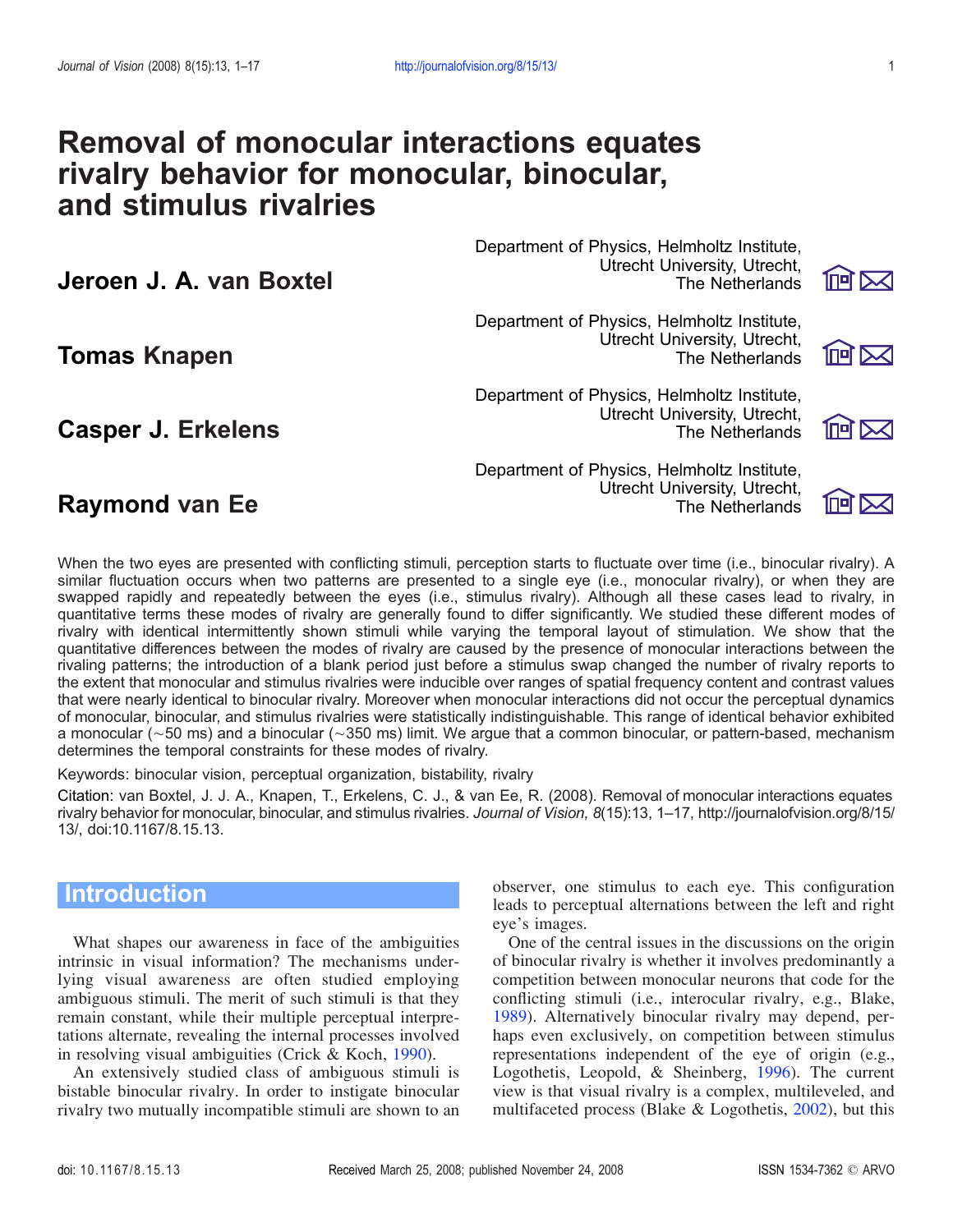view does not tightly constrain the range of possible mechanisms that underlie binocular rivalry.

A possibly revealing direction of research is comparing binocular rivalry to other forms of rivalry that do not involve interocular interactions. The premise is that if similarities are found between these different forms of rivalry, these similarities are caused by a similar, or even identical, mechanism. Such a finding would strengthen the hypothesis that binocular rivalry and other forms of rivalry depend on a general rivalry mechanism.

Apart from binocular rivalry there exist at least two protocols to induce the alternations between perceptual interpretations: i.e., monocular rivalry (including ambiguous figures) and stimulus rivalry. Monocular rivalry may be instigated when two incompatible patterns are presented to the same eye. In this case one does not observe a stable superposition of the two patterns but an alternation in perceptual salience between the two patterns (Breese, [1899\)](#page-14-0). Because the two patterns are presented to the same eye, the rivalry involves pattern-based, $\frac{1}{1}$  $\frac{1}{1}$  $\frac{1}{1}$  not interocular, competition. Stimulus rivalry (Logothetis et al., [1996\)](#page-15-0) may be instigated when the incompatible images are presented to different eyes, while being swapped between the eyes at regular intervals. Competition therefore may involve pattern-based processes, and—although not generally acknowledged—interocular processes.

For ease of discussion, the visual rivalries resulting from those different stimuli are called different modes of rivalry in the remainder of this report, even though they may rely on partly shared mechanisms.

## Similarities between the different modes of rivalry

Monocular rivalry and binocular rivalry may be instigated with very similar image orientation differences between the conflicting patterns (Campbell, Gilinsky, Howell, Riggs, & Atkinson, [1973;](#page-14-0) Logothetis, [1998](#page-15-0); O'Shea, [1998](#page-15-0); Schor, [1977](#page-15-0)). Furthermore, a stimulus simultaneously engaged in different modes of rivalry at different locations induces perceptual alternations across its whole spatial extent (Andrews & Purves, [1997](#page-13-0); Pearson & Clifford, [2005\)](#page-15-0), in disregard of the different protocols with which rivalry is instigated. This finding suggests that similar mechanisms underlie the perceptual alternations in the different rivalry protocols. Moreover, changing the saliency of one stimulus interpretation in ambiguous stimuli (with foreground/background segregation cues, Leopold, Maier, Wilke, & Logothetis, [2005\)](#page-15-0) or stimulus rivalry (with contrast changes, Logothetis et al., [1996\)](#page-15-0) primarily influences the percept durations of the other interpretation, leaving dominance durations for the changed stimulus unaffected. This effect was first established for binocular rivalry (Levelt, [1965](#page-15-0)) and later generalized over the full range of possible contrast

differences (Brascamp, van Ee, Noest, Jacobs, & van den Berg, [2006](#page-14-0)).

## Differences between the different modes of rivalry

The central differences between binocular rivalry, stimulus rivalry, and monocular rivalry may be categorized in two main groups: (1) Spatial and contrast limitations on rivalry induction and (2) perceptual dynamics.

#### Spatial and contrast limitations on rivalry induction

Binocular rivalry can be induced over a wide range of contrasts and spatial frequencies (Blake, [1977](#page-13-0); O'Shea, Sims, & Govan, [1997](#page-15-0)). Monocular rivalry needs low spatial frequencies and low contrast (Logothetis, [1998;](#page-15-0) Maier, Logothetis, & Leopold, [2005;](#page-15-0) Wade, [1975\)](#page-16-0), while stimulus rivalry needs high spatial frequencies and low contrast (Lee & Blake, [1999;](#page-14-0) Logothetis et al., [1996\)](#page-15-0).

#### Perceptual dynamics

Alternation dynamics between the different modes of rivalry are widely different (Breese, [1899;](#page-14-0) Tong, [2001;](#page-15-0) Wade, [1975\)](#page-16-0). Binocular rivalry alternations are frequent (i.e., short perceptual dominance durations) and crisp (i.e., lacking long transition periods; e.g., Wade, [1975](#page-16-0)), although this behavior depends on contrast (Brascamp et al., [2006](#page-14-0); Hollins, [1980\)](#page-14-0). Monocular rivalry, on the other hand, shows the opposite pattern (Breese, [1899;](#page-14-0) Wade, [1975](#page-16-0)), with infrequent alternations and long transition periods. The binocular rivalry data are mimicked by stimulus rivalry (Logothetis et al., [1996](#page-15-0)), but only for certain parameter combinations (Knapen, Kanai, Brascamp, van Boxtel, & van Ee, [2007](#page-14-0); Lee & Blake, [1999\)](#page-14-0).

Considering the perceptual dynamics, some nuances need to be addressed. In some conditions perceptual alternations in monocular rivalry are reported to be quite frequent and crisp, similar to binocular rivalry (Andrews & Purves, [1997](#page-13-0); Campbell et al., [1973;](#page-14-0) Knapen et al., [2007;](#page-14-0) Maier et al., [2005;](#page-15-0) Rauschecker, Campbell, & Atkinson, [1973\)](#page-15-0). However, these studies invariably employed stimuli that differed in color. This addition may have influenced the rivalry dynamics quite drastically, because color differences by themselves are known to induce rivalry (Creed, [1935](#page-14-0); Dawson, [1915/1917;](#page-14-0) Desaguliers, [1716](#page-14-0); Kakizaki, [1950\)](#page-14-0). The binocular rivalry-like behavior may therefore have been due to color rivalry, instead of orientation-based rivalry.

We reinvestigate the issue of the similarities between the different rivalry modes, while avoiding the use of colored stimuli. Instead, we studied the influence of several temporal stimulus characteristics. The use of temporal parameters to study the similarities between the different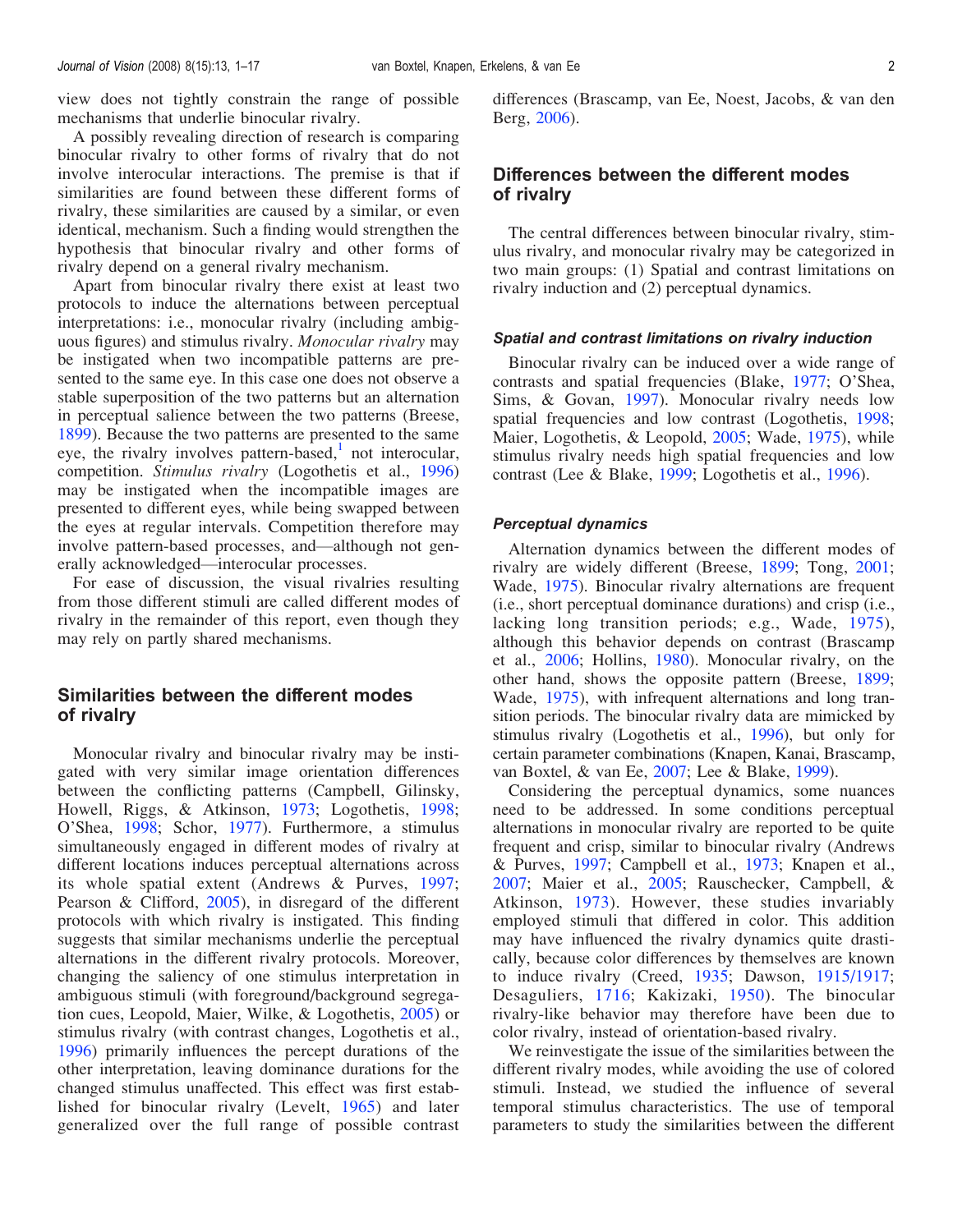modes of rivalry has the advantage that they do not lead to rivalry by themselves (O'Shea & Blake, [1986](#page-15-0)) but do provide a segmentation cue that may help to process the conflicting stimuli independently (Holcombe, [2001](#page-14-0); Holcombe & Cavanagh, [2001](#page-14-0); Suzuki & Grabowecky, [2002](#page-15-0)) and in turn promote rivalry. Furthermore, we employed simple grating stimuli and thereby excluded shared higher level influences, such as context (Andrews & Lotto, [2004](#page-13-0)), and therefore engaged solely the core rivalry resolution processes for grating rivalry.

The similarities and differences in spatial stimulus characteristics for both the instigation of rivalry and the different perceptual behaviors have long been a centerpiece in the debate as to whether the different modes of rivalry depend on different underlying rivalry processes (Andrews, [2001](#page-13-0); Blake & Logothetis, [2002;](#page-13-0) Bonneh, Sagi, & Karni, [2001;](#page-14-0) Lee & Blake, [1999,](#page-14-0) [2004;](#page-15-0) Tong, [2001](#page-15-0)) or a shared rivalry process (Andrews & Purves, [1997](#page-13-0); Kovács, Papathomas, Yang, & Fehér, [1996](#page-14-0); Leopold & Logothetis, [1996](#page-15-0)). Our results provide one of the first extensive characterizations of temporal constraints on the different modes of rivalry. In addition, our results constrain computational models of visual rivalry.

## General methods

### Apparatus

Images were presented on a gamma-corrected 22" LaCie electron22blueIV monitor  $(1600 \times 1200)$  pix, 75 Hz), using a conventional stereoscope with a septum dividing the screen into two equal parts. Effective screen distance was 46 cm. A chin-rest stabilized head position. Experimental procedures were reviewed and approved by the Institutional Review Board.

## Stimuli

<span id="page-2-0"></span>The rivalrous patterns were achromatic orthogonally oriented  $(\pm 45$  deg from vertical) sinewave gratings containing 2.1 cycles/deg, subtending 1.7 degrees. The gratings were seen through a circular window. Background luminance was  $1.5 \text{ cd/m}^2$ , mean stimulus luminance was  $10.5 \text{ cd/m}^2$ . Michelson contrast was 50%. The stimulus was surrounded by a 2.7 deg binocularly visible annulus  $(0.06 \text{ cd/m}^2, 0.2 \text{ deg wide})$ , serving as a fusion aid. Blank periods were introduced by removing the stimulus and showing the background luminance. These specific parameters were chosen to produce a near exact copy of previously used stimuli in the parametric study of stimulus rivalry (Lee & Blake, [1999\)](#page-14-0). Any differences between our results and those reported previously are therefore not due to differences in spatial/contrast parameters, but instead due to temporal parameters.

## **Statistics**

Chi-square tests between proportions were performed between overall proportions, combining data of the different subjects. A z-value was obtain using the following formula:

$$
z = \frac{p_1 - p_2}{\sqrt{p_{tot}(1 - p_{tot})(1/n_1 + 1/n_2)}},\tag{1}
$$

where  $p_{1,2}$  were the observed proportions,  $p_{tot}$  is the calculated proportion when both samples are combined, and  $n_{1,2}$  were the number of observations. The z-value was subsequently transformed into a *p*-value.

## **Results**

## Experiment 1: The role of the interswap period and temporal duty cycle

In a first experiment, we investigated the dependence of stimulus rivalry and monocular rivalry on two main temporal stimulus characteristics: the interswap period (ISP) and the temporal duty cycle (TDC). The ISP is the period between two successive stimulus swaps between the eyes (see [Figure 1](#page-3-0)), and the TDC is the portion of the ISP during which a stimulus is presented (see [Figure 1\)](#page-3-0).

Binocular rivalry is not very sensitive to the exact values of TDC and ISP (O'Shea & Crassini, [1984](#page-15-0); van Boxtel, Alais, Erkelens, & van Ee, [2008;](#page-15-0) van Boxtel, van Ee, & Erkelens, [2007](#page-16-0)); binocular rivalry takes place for ISPs smaller than  $\sim$ 350 ms (O'Shea & Crassini, [1984;](#page-15-0) van Boxtel, Alais, Erkelens et al., [2008](#page-15-0); van Boxtel et al., [2007\)](#page-16-0) and is independent of the TDCs (van Boxtel, Alais, Erkelens et al., [2008](#page-15-0)).

Stimulus rivalry seems similarly limited by ISPs smaller than 350 ms (Lee & Blake, [1999](#page-14-0); van Boxtel, Alais, Erkelens et al., [2008](#page-15-0)), but the dependence on TDC is unknown. Here we investigate the dependence of both monocular rivalry and stimulus rivalry on ISP and TDC, employing techniques similar to the conventional stimulus rivalry protocol (Logothetis et al., [1996](#page-15-0)). Two important changes to that protocol were made. First we included a blank period of variable length before the stimulus swap [\(Figure 1](#page-3-0)) to allow the TDC to change. Second, in the monocular rivalry condition, the stimulus rivalry protocol was shown to just a single eye. This last condition is a truly monocular form of stimulus rivalry, without the possibility of interocular interactions.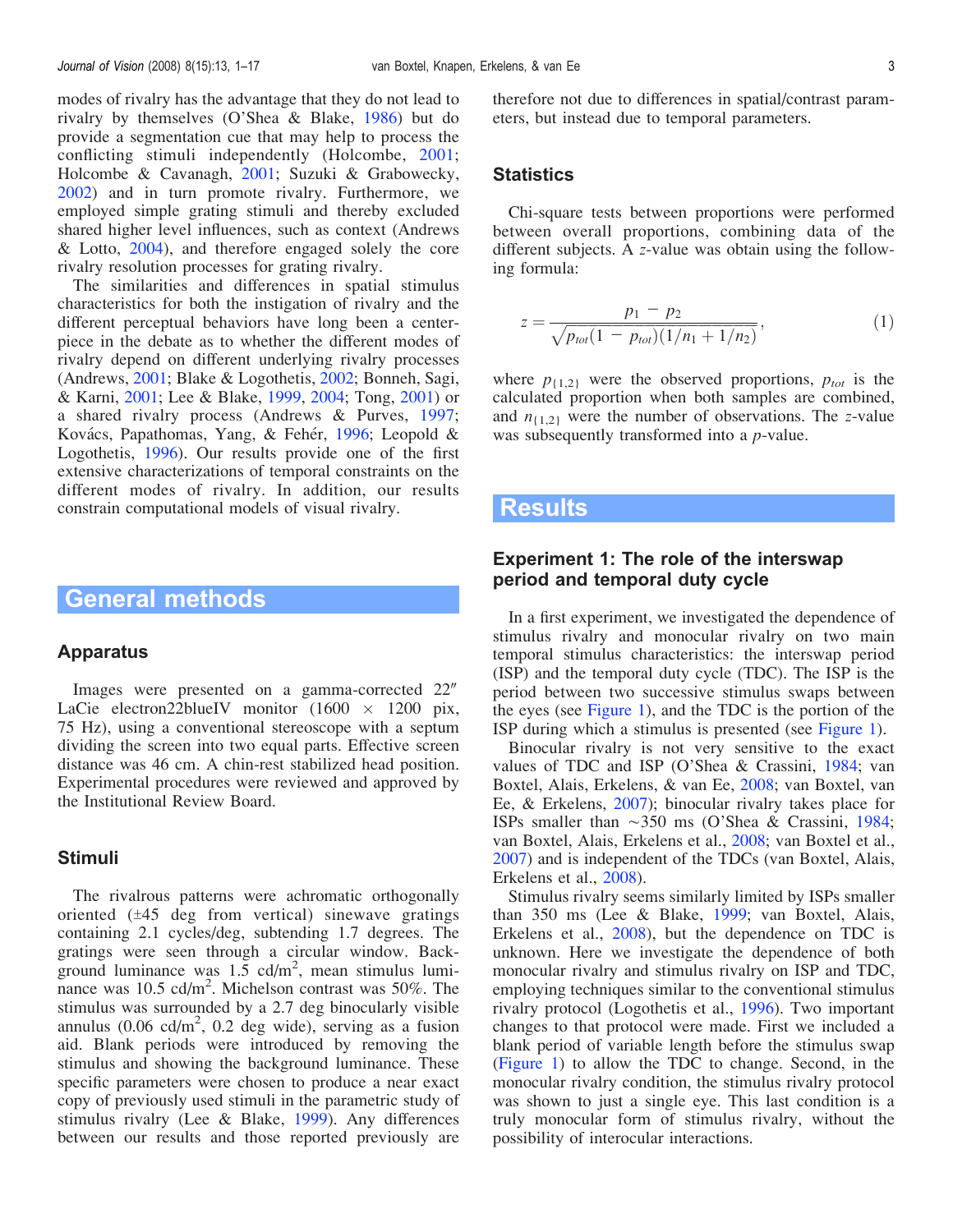

Figure 1. Spatial and temporal characteristics of the stimulus protocols evoking (C) stimulus, (D) monocular, and (E) binocular rivalries. (A) The spatial layout of the stimuli. (B) Schematic representation of the temporal duty cycle (TDC). In the flicker conditions, stimuli were 'on' and 'off' for 2 frames at a time. The dashed boxes for TDC 0.5 represent 'off' periods where otherwise a stimulus would have been presented. (C–E) Schematic representation of the temporal layout of the stimuli. To produce stimulus rivalry and monocular rivalry the patterns were swapped between or within the eyes, respectively, at each successive cycle. In [Experiment 1](#page-2-0), the patterns were additionally flickered at 19 Hz during the 'on'-period. L and R denote left and right eyes, respectively. ISP denotes the interswap period; PRP denotes the pattern repetition period for identical patterns irrespective of eye of origin. Note that ISP and PRP may be identical (as in stimulus rivalry) or different (as in monocular rivalry). ISP and PRP, together with the temporal duty cycle [on / (on + blank)], define the temporal aspects of stimulation. All stimuli were achromatic.

## Methods: Experiment 1

#### **Stimulus**

The interswap period (ISP) was 53, 107, 213, 320, 427, 533, or 640 ms. The temporal duty cycle of the stimuli was 0.25, 0.5, 0.75, or 1 (ignoring the blanks caused by the 19 Hz flicker, see below and [Figure 1B\)](#page-3-0).

<span id="page-3-0"></span>In order to remain close to published stimulus protocols we flickered the stimuli at 19 Hz (by presenting the stimuli for two successive frames, i.e., 27 ms, and blanking the stimulus for two successive frames, [Figure 1B\)](#page-3-0). Because of this flicker, not all TDCs could be produced exactly. Stimuli with an ISP of 53 ms and at TDC of 0.25 were produced by showing the pattern for 1 frame (=13 ms), followed by 3 blank frames. Stimuli with an ISP of 53 ms and a temporal duty cycle of 0.5, 0.75, and 1, were all produced by showing the pattern for 2 frames and blanking them for another 2 frames (therefore, all these stimuli were physically identical). Similarly, for an ISP of 107 ms, temporal duty cycles of 0.25 and 0.5 were identical (a 27 ms presentation, followed by an 80 ms blank), just as 0.75 and 1 were identified (a sequence of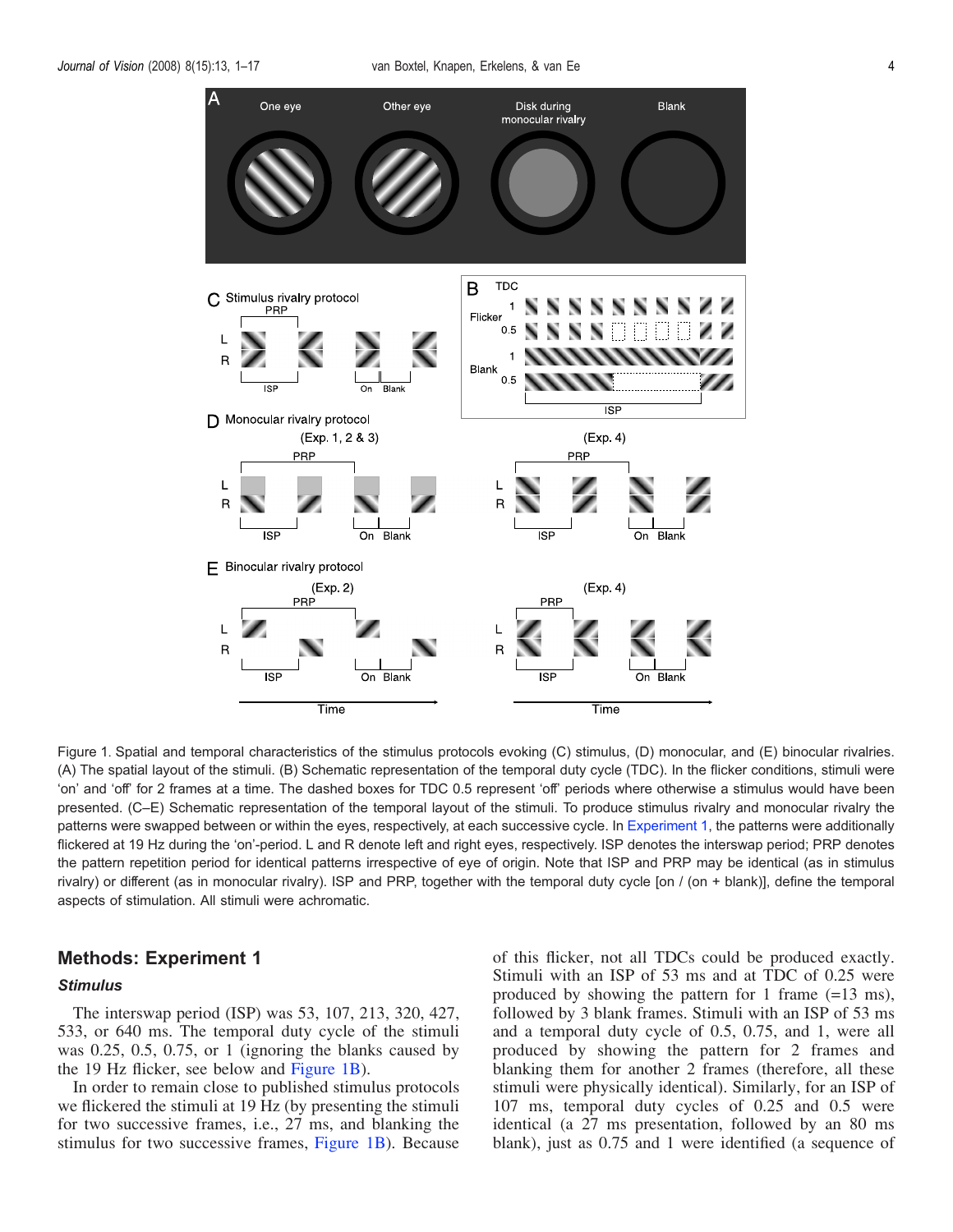27 ms 'on', followed by 27 ms blank, 27 ms 'on', and 27 ms blank). The monocular rivalry stimuli were shown to a single eye, the other eye receiving an equally sized disk with a luminance equal to the stimulus (and thus higher than the background).

#### Procedure

The subjects' task was to categorize each 6-s trial as containing either rivalry, rapid and regular orientation alternations ("switches"), or a plaid (Lee & Blake, [1999\)](#page-14-0). Employing this paradigm, we capitalized on the distinct perceptual experiences (Lee & Blake, [1999](#page-14-0); Logothetis et al., [1996](#page-15-0)) to deduce whether stimulus-based percepts (i.e., rivalry) or eye-based percepts (rapid and regular alternations: "switches") had occurred. Subjects  $(n = 5)$  were asked to base their categorization on the last 3 s of a trial. Each subject performed 2 sessions, each with 2 reports per parameter combination for stimulus rivalry conditions. These sessions were followed (or preceded  $(n = 2)$ ) by 2 sessions, each with 2 reports per condition for monocular rivalry, and 1 report per condition for stimulus rivalry. All conditions were randomly interleaved.

The temporal limit reported in [Figure 2](#page-4-0) is determined to be the ISP where the number of rivalry reports halved



Inter-swap period (ms)

<span id="page-4-0"></span>Figure 2. Dependence of plaid (top row), rivalry (middle row), and switch reports (bottom row) on the temporal duty cycle (TDC) and the interswap period (ISP). Reported the percentage of trials of a certain IDSP-TDC combination resulting in a plaid, rivalry, or switch reports. In both monocular (A) and stimulus (B) rivalry protocols, plaid reports were common for short ISPs, and switch reports were common for long ISPs. At the peak in the ISP-TDC space 66% of the trials in monocular rivalry and 79% in stimulus rivalry were categorized as containing rivalry. The occurrence of rivalry reports is largely independent of the TDC, except near a TDC of 1.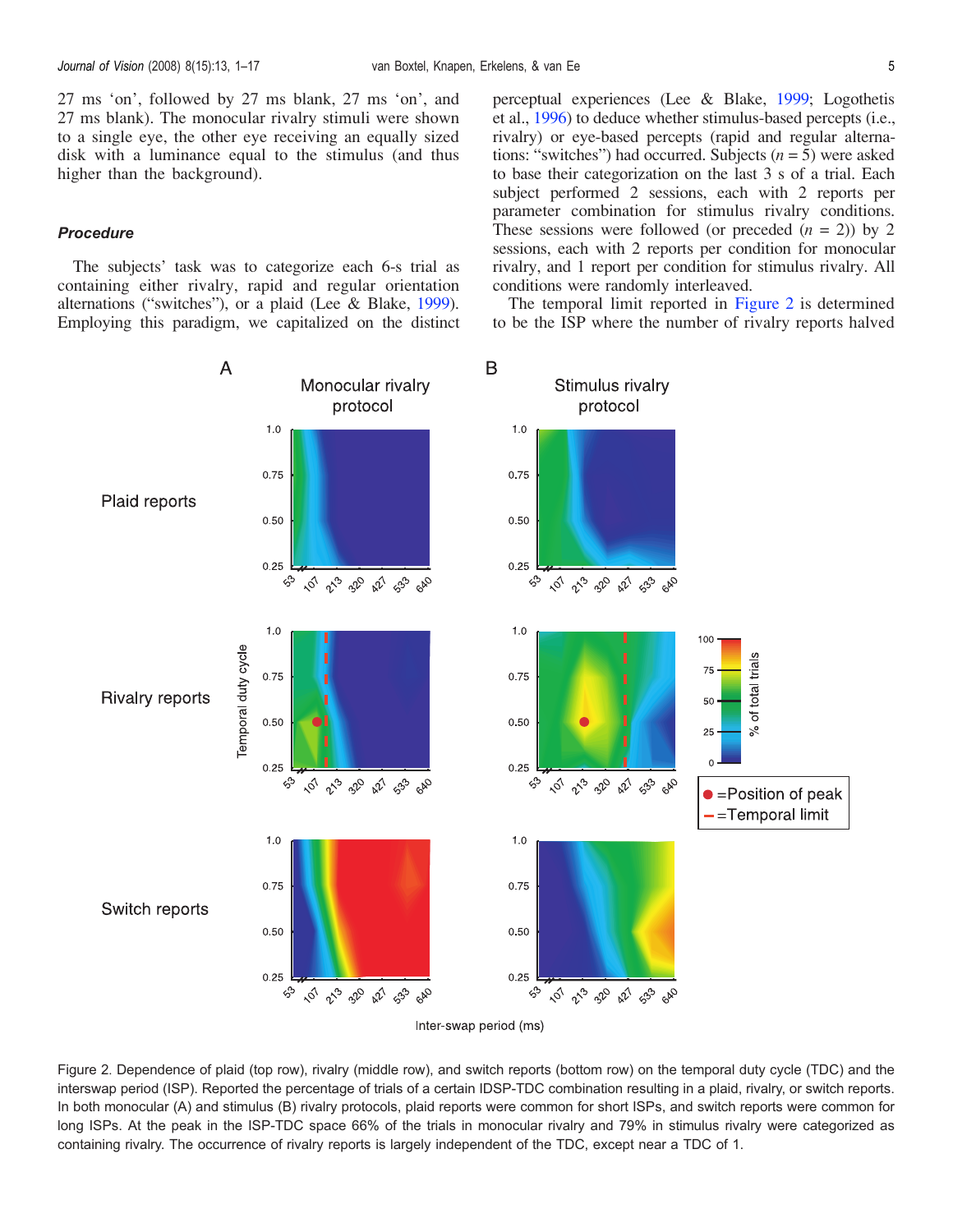relative to the maximum. Linear interpolation was used, collapsing the data over temporal duty cycles.

#### Results: Experiment 1

Rivalry percepts were rather common, both in monocular and stimulus rivalry protocols [\(Figure 2\)](#page-4-0). This finding was not anticipated because the grating stimuli had a spatial frequency (2.1 cyc/deg), stimulus size (1.7 deg), and contrast (50%) that are thought to compromise monocular (Maier et al., [2005;](#page-15-0) Wade, [1975\)](#page-16-0) as well as stimulus rivalry (Bonneh et al., [2001;](#page-14-0) Lee & Blake, [1999\)](#page-14-0). In fact, at optimal ISP-TDC combinations, rivalry was reported in 66% of the trials for monocular rivalry, and in 79% of the trials for stimulus rivalry. This value is not significantly different between the two rivalry protocols  $(p > 0.05,$  Wilcoxon signed-rank test), although the position of the peak in the ISP-TDC space was different. (We explain later why this difference exists, and why it is no evidence for a difference in underlying mechanisms.)

[Figure 2](#page-4-0) shows that rivalry reports are most common toward lower ISP values. We determined the upper temporal limit of the ISP to support rivalry (see Methods). For monocular rivalry the temporal limit was  $147 \pm 21.6$  ms (mean  $\pm$  se over subjects), for stimulus rivalry 414  $\pm$  76.1 ms (these limits differ significantly:  $p \le 0.03$ , two-tailed t-test). Plaid reports were common with short ISPs  $($ <100 ms), in both stimulus rivalry and monocular rivalry paradigms. Switches were reported at ISPs larger than the  $\sim$ 147 ms and 414 ms ISP limit, for monocular and stimulus rivalries, respectively.

<span id="page-5-0"></span>Apropos of the temporal limits, previous research had indicated that for binocular rivalry both conflicting patterns need to be repetitively shown within 350 ms from their last presentation (O'Shea & Crassini, [1984](#page-15-0); van Boxtel, Alais, Erkelens et al., [2008\)](#page-15-0). The ISP for the stimulus rivalry protocol is directly comparable to the ISP for binocular rivalry. Indeed the limit of 414 ms obtained in this experiment is of similar duration. The monocular limit at 147 ms is about half the duration of the limit of both binocular rivalry and stimulus rivalry. Importantly, during the monocular rivalry protocol the patterns are also repeated at half the frequency of the stimulus rivalry protocol. Specifically, during the stimulus rivalry protocol both patterns are presented after every swap, while during monocular rivalry the patterns are only repeated every second swap ([Figure 1](#page-3-0)). When we translate the obtained ISP limits to pattern repetition periods (PRP, see definition in [Figure 1](#page-3-0)), we obtain  $\sim$ 294 ms and  $\sim$ 414 ms for monocular and stimulus rivalries. These limits are indeed close to the 350 ms limit and are not significantly different from each other ( $p > 0.2$ , two-tailed *t*-test).

The TDC seems to influence the occurrence of rivalry only marginally, apart from an apparent decrease of rivalry reports near TDCs of 1 (see [Figure 2](#page-4-0)). This decrease in rivalry reports is consistent with the literature where rivalry was reported to be almost absent with the parameters used in the current experiment (Lee & Blake, [1999\)](#page-14-0); these studies have used duty cycles of 1. It is also consistent with the literature on binocular rivalry (O'Shea & Crassini, [1984;](#page-15-0) van Boxtel, Alais, Erkelens et al., [2008\)](#page-15-0), which reports a large independence of TDC.

## Experiment 2: Blanks are more effective than flicker and decrease the dependence on spatial frequency

[Experiment 1](#page-2-0) showed a large independence of rivalry occurrence to the temporal duty cycle (TDC), a possible exception being a TDC of 1. Since the main difference between the conditions was the presence of a large blank before a swap for  $TDC \leq 1$  and an absence of this large blank for  $TDC = 1$  (see [Figure 1\)](#page-3-0), it seems that a blank period just before a stimulus swap increases rivalry reports. In the following experiment we tested this prediction. We investigate rivalry occurrence in stimuli that have an  $\sim$ 70 ms blank period before the swap, but lack the 19 Hz flicker, and compare this condition to the classical stimulus rivalry protocol (with the 19 Hz flicker). We expected more rivalry reports in the blank conditions than in the flicker conditions for monocular and stimulus rivalry protocols. In the binocular rivalry protocol the influence of the blank should be minimal (O'Shea & Crassini, [1984](#page-15-0); van Boxtel, Alais, Erkelens et al., [2008\)](#page-15-0), as it lacks the stimulus swap that hampers rivalry percepts in the two other rivalry protocols.

A second variable of interest is the spatial frequency of the rivalry stimuli. Both monocular rivalry and stimulus rivalry are reported to be very dependent on spatial frequency while binocular rivalry is less dependent on this variable (see [Introduction](#page-0-0) section). We reinvestigated the dependence on spatial frequency while keeping stimulus conditions [\(Figure 1\)](#page-3-0) very comparable among the different rivalry protocols.

#### Methods: Experiment 2

The conventional stimulus rivalry protocol (with the 19 Hz flicker) was compared to a protocol in which the 19 Hz flicker was removed and replaced by a blank of 67 ms inserted just before each stimulus swap (subjects  $= 5$ ). Spatial frequencies were varied (2, 4, and 6 cyc/deg were used). All other stimulus parameters were identical to [Experiment 1.](#page-2-0) The task was identical to that in [Experi](#page-2-0)[ment 1.](#page-2-0) We also tested binocular rivalry conditions  $(n = 5)$ , with the same procedure as monocular rivalry, but keeping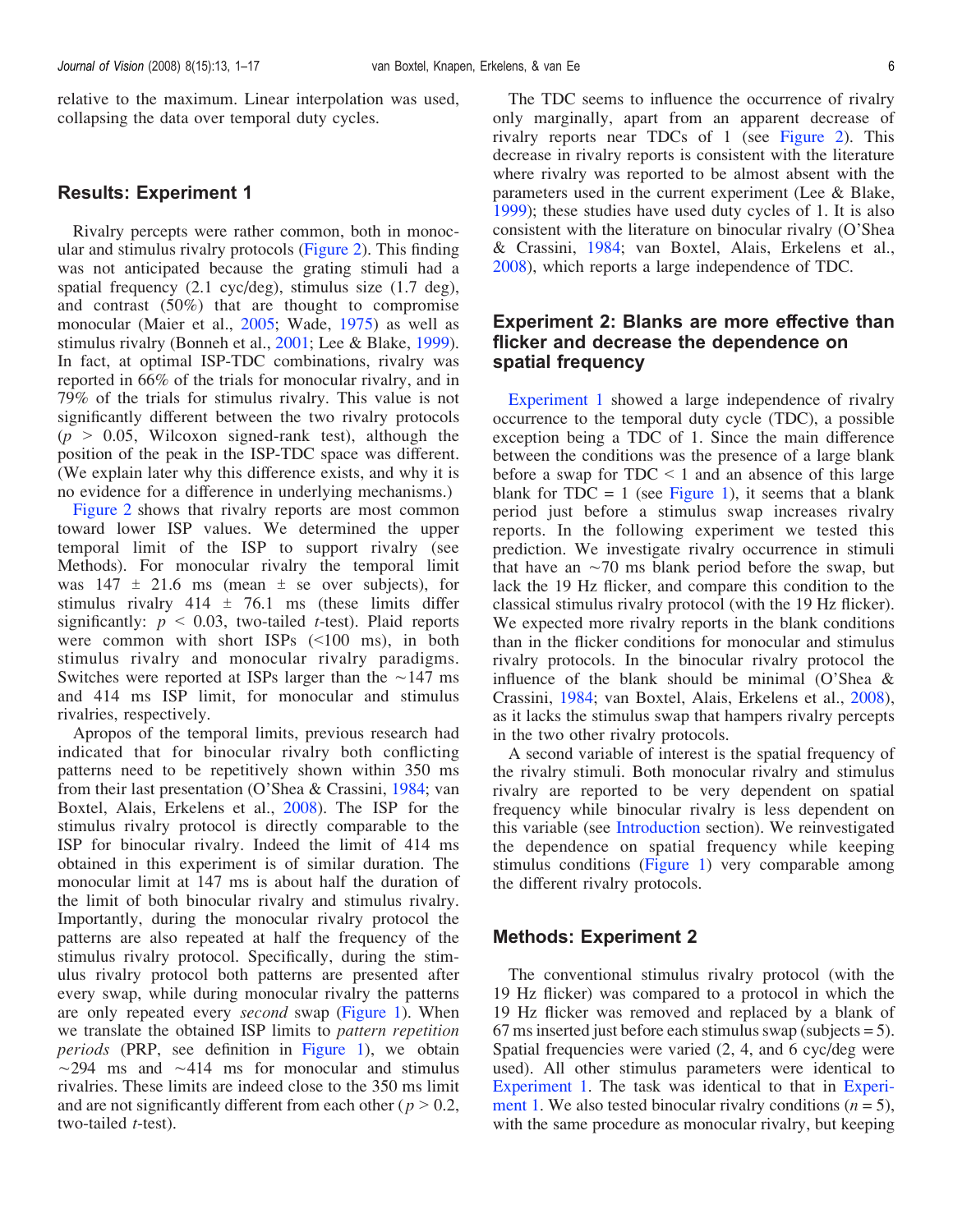

Interswap period (ms)

Figure 3. Dependence of rivalry reports in (A) monocular, (B) stimulus, and (C) binocular rivalry protocols, dependent on interswap period (ISP) and spatial frequency. The upper panels depict data from conditions in which the stimuli was flickered at 19 Hz (i.e., the conventional way of inducing stimulus rivalry). The lower panels depict data for conditions in which the stimuli were planked for 67 ms before the swap. In monocular (A) and stimulus (B) rivalry protocols, rivalry was more frequently reported with the blanked stimuli than with conventional stimuli. The incidence of rivalry reports was also less dependent on spatial frequency with the blanked stimuli than with the conventional stimuli. This can be seen from the differences in slopes of the lines, which are drawn by hand orthogonal to the steepest gradient. These lines are more vertical in the bottom panels, indicating a weaker dependence on spatial frequency (which is changed along the y-axis). For binocular rivalry (C), flicker and blank conditions are very similar, and also similar to monocular rivalry 'blank' data, consistent with the idea the monocular interactions between the conflicting patterns are absent in the binocular rivalry conditions. Note that the blanked stimuli had an effective contrast that was higher than for the conventional rivalry protocol, for all but the 107 ms ISPs.

the two patterns in different eyes (see [Figure 1\)](#page-3-0). All subjects had participated in [Experiment 1](#page-2-0).

## Results: Experiment 2

<span id="page-6-0"></span>We found that the introduction of a 67-ms blank before the stimulus swap between the eyes enlarges the area of rivalry reports in the ISP–Spatial frequency space as compared to the conventional 19 Hz flicker paradigm ([Figure 3\)](#page-6-0). Comparing rivalry reports between the 19 Hz flicker condition and the 67 ms blank condition we found that rivalry reports are more frequent in monocular  $(p < 0.002, \chi^2$ -test) and stimulus rivalry conditions  $(p < 0.05, \chi^2$ -test) when the stimuli were blanked instead of flickered stimuli. (When pooling monocular and stimulus rivalry data,  $p < 0.003$ .) Note that this increase took place even though in most cases the effective contrast and luminance were higher in the 'blank' conditions than the 'flicker' conditions (which should have lowered rivalry reports; Lee & Blake, [1999\)](#page-14-0). Therefore, it seems that, indeed, the introduction of a blank before the swap increases the number of rivalry reports. By consequence,

these results show that the 19 Hz flicker is not an essential component of the stimulus rivalry protocol. The positive effect of the 19 Hz flicker on the number of rivalry reports (Lee & Blake, [1999](#page-14-0); Logothetis et al., [1996\)](#page-15-0) may be largely due to the presence of a 2 frame ( $\sim$ 26 ms) blank before the swap, which accompanies the 19 Hz flicker protocol. These results furthermore suggest that models that need the 19 Hz flicker to explain the existence of stimulus rivalry (cf. Wilson, [2003](#page-16-0)) are not likely to explain our findings.

Unlike the data for stimulus rivalry and monocular rivalry protocols, the data for the conventional binocular rivalry protocol is not different between 'blank' and '19 Hz flicker' conditions ( $p > 0.9$ ,  $\chi^2$ -test). This was expected, as in binocular rivalry conditions there is no stimulus swap, so adding a blank will not change rivalry dynamics, as was already reported by O'Shea and Crassini [\(1984](#page-15-0)).

The dependence on spatial frequency existed in both flicker and blank protocols, for both monocular and stimulus rivalries, but not, or to a much smaller extent, for binocular rivalry. The dependence on spatial frequency in the blank protocol was less than in the flicker paradigm,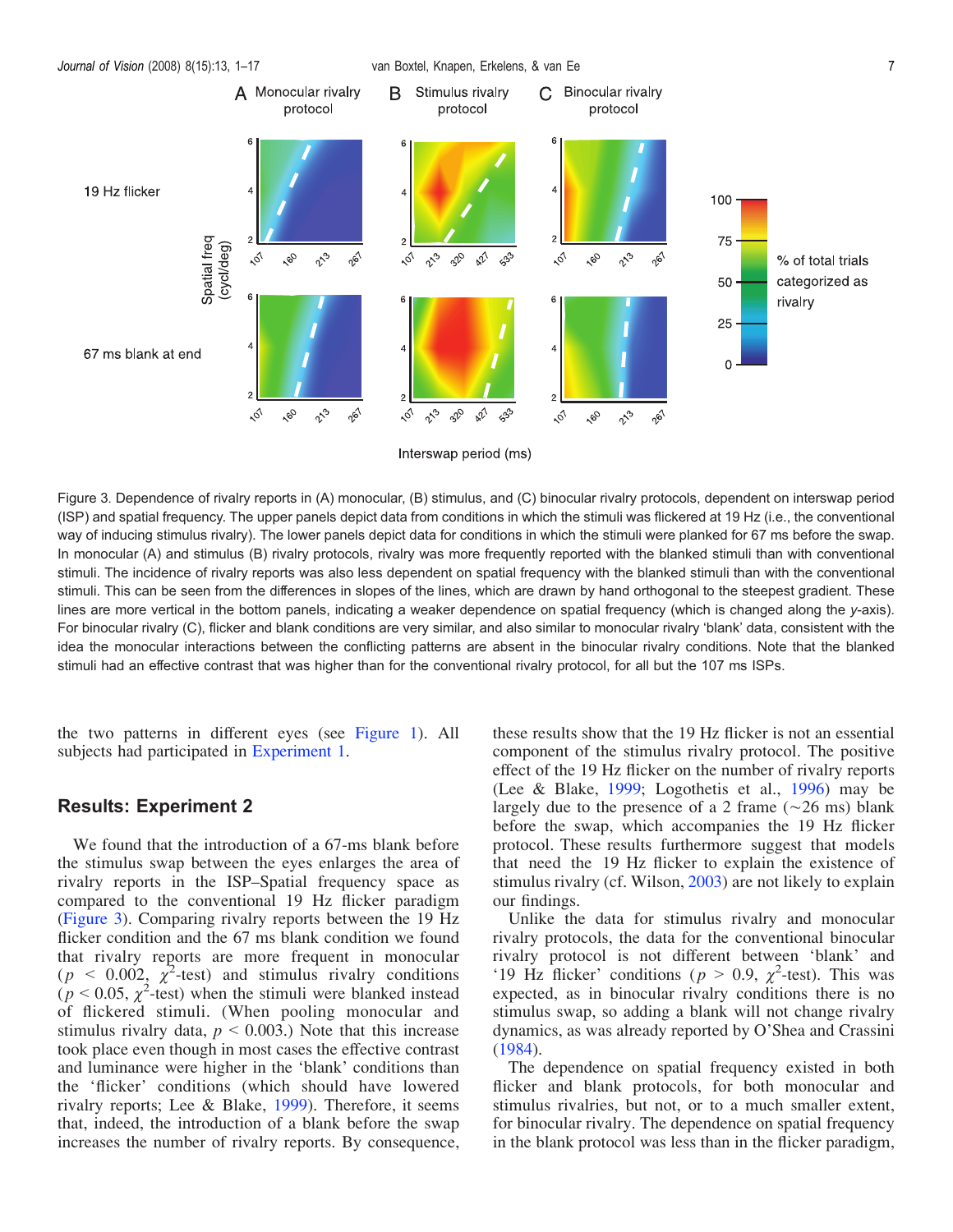as can be seen by the more vertical orientation of the white dashed line when comparing the bottom panels in [Figure 3](#page-6-0) to the top panels.

In this experiment, binocular rivalry showed a temporal ISP limit of about 200 ms, which is lower than the  $\sim$ 350 ms limit discussed in [Experiment 1.](#page-2-0) However, the presentation protocol was also different (see [Figure 1](#page-3-0)). In the current protocol, an  $ISP = 200$  ms translates into a pattern repetition period (PRP) of 400 ms, consistent with the limits reported for monocular and stimulus rivalries (see [Experiment 1\)](#page-2-0).

#### Discussion results: Experiments 1 and 2

The experiments have shown that with the introduction of a blank period before a stimulus swap, rivalry reports are more frequent. On the other hand, the presence of a blank period does not matter for rivalry reports during binocular rivalry protocols. This finding suggests that the blank prevents monocular interactions between conflicting patterns presented in a single eye. This reasoning would also explain why rivalry is experienced over similar ranges in the flicker and blank conditions for binocular rivalry (because monocular interactions between conflicting stimuli do not occur during binocular rivalry). Moreover, because monocular interactions in the 'blank' condition are reduced by the presence of a blank, the blank condition in the monocular rivalry protocol leads to a distribution of rivalry reports (in the ISP–Spatial

frequency space) that is very similar to binocular rivalry protocol (see [Figure 3](#page-6-0)). Specifically, the dependence on spatial frequency is reduced in the monocular rivalry protocol, mostly by increasing the rivalry reports for the lower spatial frequencies, and the total amount of rivalry reports is more similar to the binocular rivalry protocol. Nevertheless, with the current settings (i.e., a rather brief blank period of  $\leq 70$  ms) the total amount is still significantly lower in the monocular blank condition compared to the binocular blank condition ( $p < 0.02$ ). For more optimal conditions (see [Experiment 4](#page-8-0)), this difference disappears.

## Experiment 3: A blank immediately preceding a swap is most effective

To test whether the blank before the swap was indeed important, and what aspects of it in particular (i.e., duration or position within the interswap period; ISP), we performed [Experiment 3.](#page-7-0)

The ISP was set to 260 ms in both stimulus rivalry and monocular rivalry. This ISP leads to many rivalry reports for the stimulus rivalry protocol, and few for the monocular rivalry protocol (see [Experiment 1\)](#page-2-0). We varied the duration of the blank and its position within the ISP (see [Figure 4A\)](#page-7-0).

If the blank period indeed prevented monocular interactions between conflicting stimuli in the previous experiments, then a blank at the end of the ISP should give rise



<span id="page-7-0"></span>Figure 4. Blank duration before a pattern swap determines the occurrence of rivalry. (A) Stimuli were constructed with a blank just before a swap of the patterns (top), or in the middle of the interswap period (bottom). The two competing patterns were temporally separate when the blank was placed at the end of the ISP, however they were temporally abutting when the blank was placed in the middle of the ISP. It is key to note that the latter condition allowed for monocular interactions. (B, C) Responses during stimulus rivalry conditions, presented as stacked frequency distributions. Switch = green, rivalry = white, plaid = blue. Rivalry occurred frequently over nearly the full range of blank durations when the blanks were placed at the end (B) and was severely decreased when the blanks were placed in the middle (C). Plaid reports, however, gained in frequency, suggesting, indeed, that monocular interactions took place between the two patterns. (D, E) Monocular rivalry data. Consistent with [Experiment 1](#page-2-0), rivalry reports at this ISP were rare during monocular rivalry (D), and switch reports abound. Importantly, when blanks were placed in the middle of the ISP (E), plaid reports were almost as frequent as with stimulus rivalry conditions (note the similarity in plaid reports in panels (C) and (E)).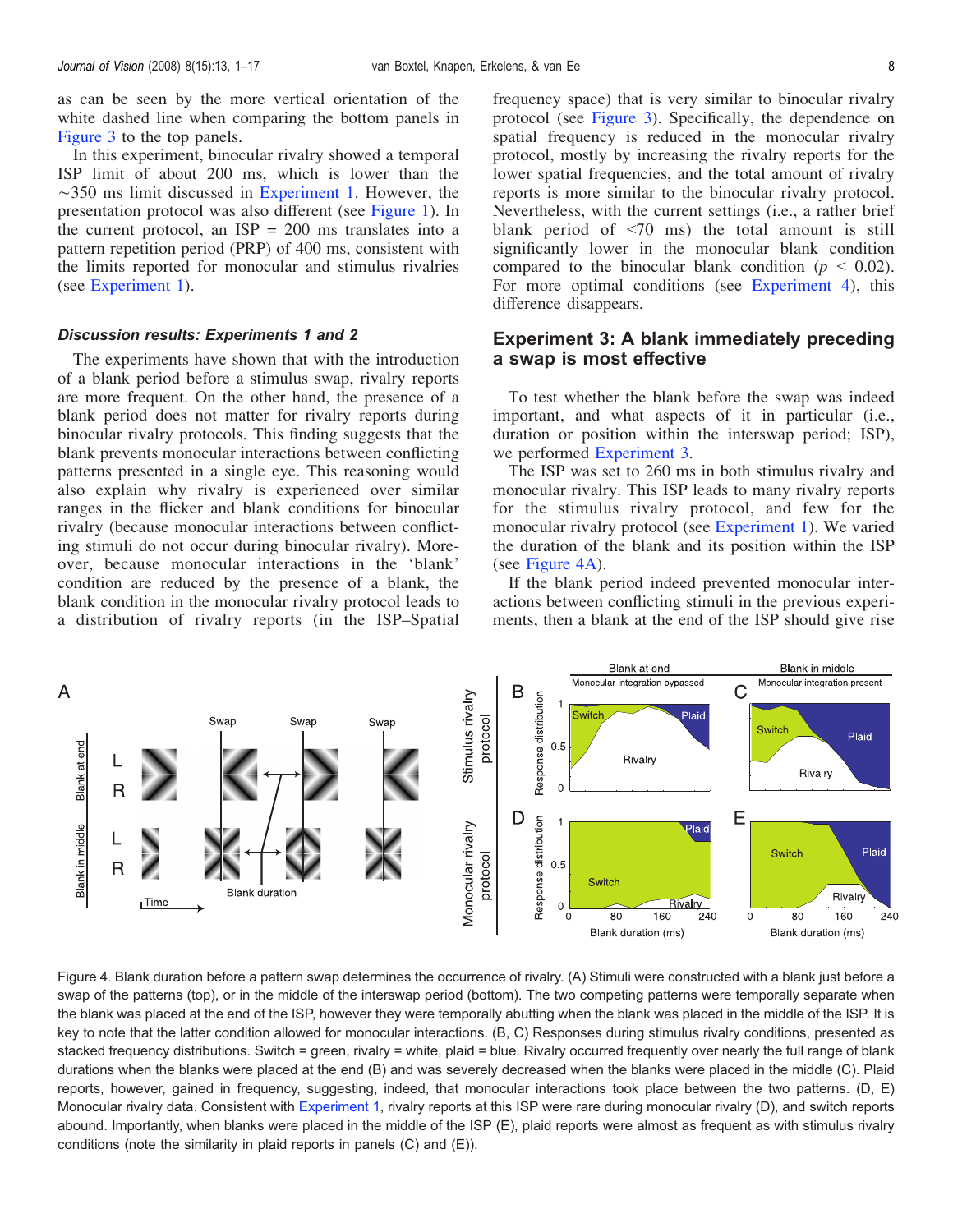to a considerably higher number of rivalry reports than conditions with the blank placed in the middle of the ISP. Furthermore, one may expect that the longer the blank is, the larger the number of rivalry reports.

#### Methods: Experiment 3

Stimuli and task were identical to those in [Experiment 1](#page-2-0) (except that the 19 Hz flicker was removed). The ISP, for both stimulus rivalry and monocular rivalry protocols was fixed to 260 ms. Note that with this ISP, the stimulus rivalry paradigm leads to a high amount of rivalry occurrence, while the monocular rivalry protocol should lead to very little rivalry. The temporal duty cycle was varied by inserting blanks just before a pattern swap (top row, [Figure 4A](#page-7-0)), or right in between two pattern swaps (bottom row, [Figure 4A\)](#page-7-0). Twelve repetitions for each parameter combination were made per subject  $(n = 3)$ , all had participated in [Experiments 1](#page-2-0) and [2\)](#page-5-0).

## Results: Experiment 3

First we discuss the results for the stimulus rivalry protocol. Conditions with blanks placed at the end of the ISP resulted in higher numbers of rivalry reports than conditions with blanks placed in the middle of the ISP (compare [Figure 4B](#page-7-0) to [4C](#page-7-0)). This difference was significant at all blank durations above 27 ms (pairwise comparisons at all individual blank intervals:  $p < 0.05$ ,  $\chi^2$ -tests). As predicted, the conditions that prevented monocular interactions between the conflicting stimuli (i.e., blanks at end) lead to more rivalry reports.

These results also bore out the prediction that longer blank durations should lead to more rivalry reports. Ceiling performance was reached at blank durations of about 80 ms and remained up to blank durations of about 220 ms [\(Figure 4B](#page-7-0)). With blanks shorter than  $\sim$ 70 ms, switches (i.e., rapid, regular alternations) were reported. With blank durations of about 180 ms and more (and therefore presentation times of  $\leq 80$  ms), plaids were also reported. These plaid reports were probably due to a fusion of the two eyes' views when stimulus presentations are very short: 'false fusion' (Blake, Yang, & Westendorf, [1991;](#page-13-0) Dawson, [1915/1917;](#page-14-0) Wolfe, [1983](#page-16-0)).

<span id="page-8-0"></span>With blanks in the middle of the ISP ([Figure 4C](#page-7-0)), rivalry reports also rose with increasing blank time (possibly due to a decrease in effective contrast), but not to the same extent as for conditions with blanks at the end of the ISP. Plaid reports in [Figure 4C](#page-7-0) were much more frequent than in [Figure 4B](#page-7-0). This finding suggests that the monocular interactions between the conflicting patterns—which were possible with blanks in the middle of the ISP—caused an integration of the two patterns into a plaid percept. This

interpretation is supported by the monocular rivalry data with blanks in the middle, reported in [Figure 4E.](#page-7-0) Here, the number of plaid reports was large and, in fact, about the same as in the binocular condition, consistent with the interpretation that plaid reports were caused by the monocular interaction of the conflicting grating stimuli. Rivalry reports in the monocular rivalry paradigm with blanks at the end of the ISP were rare ([Figure 4C\)](#page-7-0), consistent with the results of [Experiments 1](#page-2-0) and [2](#page-5-0) at ISPs around 260 ms.

Finally, these data again confirm that long stimulus presentations (of 180 ms or more)—which should allow for interocular inhibition to take effect (Wilson, [2003;](#page-16-0) Wolfe, [1984](#page-16-0))—do not need to hamper the occurrence of stimulus rivalry, as opposed to previous suggestions (e.g., Wilson, [2003\)](#page-16-0).

## Experiment 4: The perceptual dynamics of the three modes of rivalry are statistically not different

In the above, we found that rivalry perception was common with both monocular and stimulus rivalry protocols. In fact, the occurrence of rivalry reports in these protocols was as frequent as in the binocular rivalry protocol. The occurrence of rivalry was dependent on having pattern repetition periods below  $\sim$ 350 ms, and blank periods at the end of the ISP and of a duration  $\geq$  ~70 ms.

Would this similarity in the parameters that induce rivalry also be found for the perceptual dynamics? To test this, we analyzed rivalry dynamics during free-running rivalry. Rivalry dynamics for all three modes of rivalry were analyzed in terms of average percept durations (defined as the time elapsed between two button presses [therefore including transition periods]), the cumulative transition duration (a marker of weak alternations), percept duration distributions, and time-until-first-percept (Fox & Herrmann, [1967;](#page-14-0) Hupé & Rubin, [2003](#page-14-0); Levelt, [1965;](#page-15-0) van Ee, [2005\)](#page-16-0).

Importantly, we either included or excluded the monocular interactions between the conflicting patterns by keeping the 'on' period at  $\sim$ 13 ms (1 frame) and varying the ISP (and therefore blank duration). With very short blank durations, monocular interactions should produce a plaid in both monocular and stimulus rivalry protocols, and consequently, we expect perceptual behavior corresponding to classically reported monocular rivalry behavior (slow alternation dynamics and long transition periods). With longer blank durations the perceptual dynamics of monocular and stimulus rivalry are expected to become more similar to binocular rivalry. This is expected because the monocular interactions between the conflicting stimuli are eliminated with the introduction of blanks (see previous experiments), which creates conditions similar to binocular rivalry, where, by construction,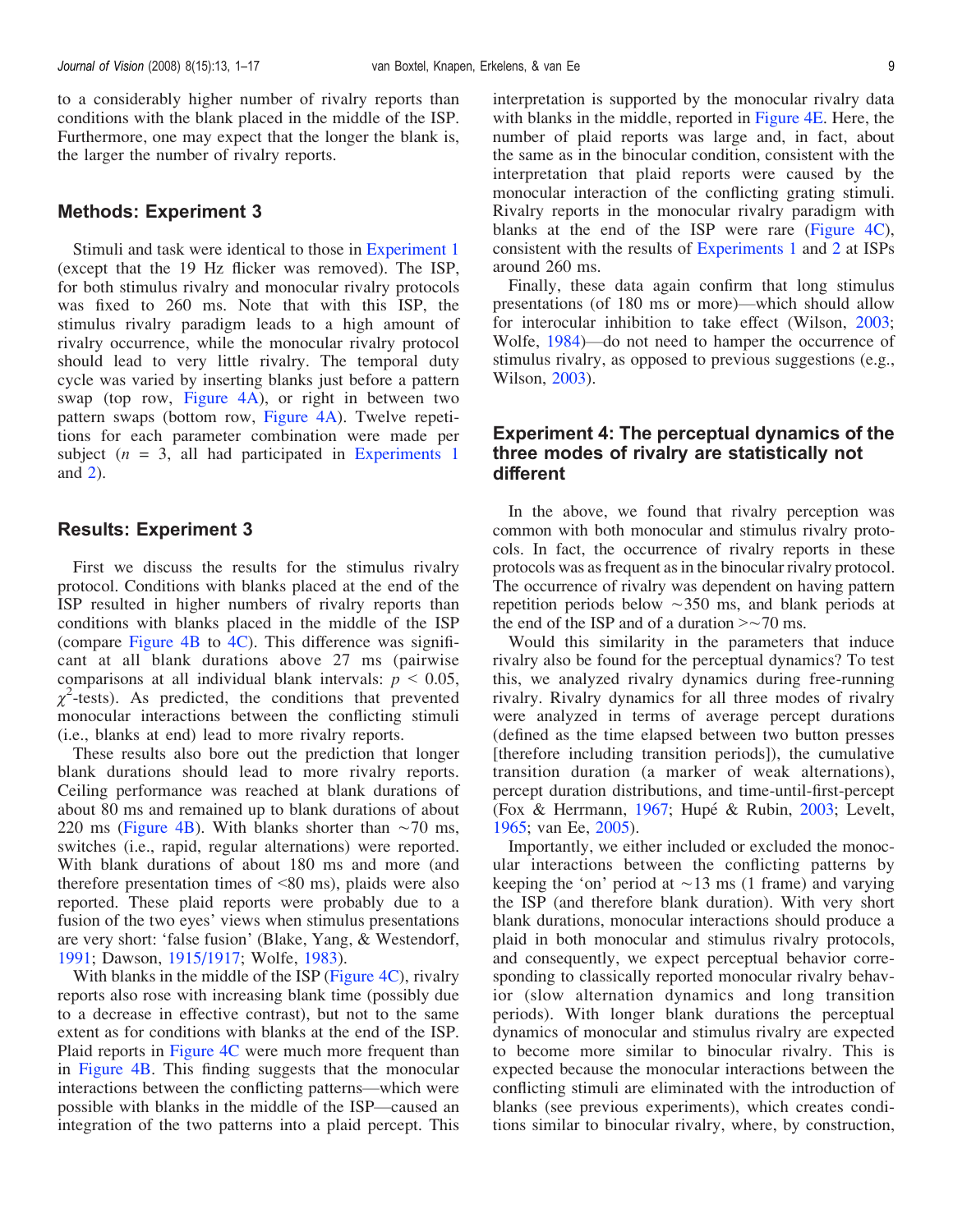monocular interactions between the conflicting stimuli are absent.

## Methods: Experiment 4

## **Stimuli**

Stimuli were identical to those in [Experiment 1](#page-2-0), except that contrast was  $>99.99\%$ , and monocular rivalry stimuli were shown to both eyes (see [Figure 1\)](#page-3-0). Trial duration was 60 s. 'On' times were 13 ms (1 frame). ISPs were varied by adding blank frames.

#### Procedure

Subjects ( $n = 4$ , 3 of which participated in previous experiments) indicated their dominant percept using either of two keys. They were asked not to press when a fast and regular switching of the two grating patterns was perceived, or when the two patterns were overlaid without



<span id="page-9-0"></span>Figure 5. Perceptual dynamics of binocular (green), stimulus (blue), and monocular (red) rivalry protocols. Rapidity (A) and strength (B) of perceptual alternations were probed with the normalized average percept duration (A) and the cumulative transition duration (B), respectively. Filled circles represent stimulus conditions that most closely match conventional monocular, binocular, and stimulus rivalries. At small ISPs, monocular and stimulus rivalry alternations are slow and weak, and binocular rivalry alternations are fast and strong. The behavior of monocular and stimulus rivalries changes with increasing ISP (and therefore blank duration), obtaining perceptual dynamics identical to binocular rivalry at ISPs of about 40–90 ms. At pattern repetition periods larger than about 150–200 ms monocular rivalry is impeded, consistent with it reaching the pattern integration limit at a PRP of about 350 ms [\(Figure 1](#page-3-0)). Error bars are 95% bootstrapped confidence intervals (A) and  $SEM$ . (B). Bottom panels: (C) Frequency distributions of non-normalized percept durations. The distributions are not significantly different from each other (all pairwise Kolmogorov–Smirnov tests:  $p > 0.28$ ), nor were the average durations (which were log-transformed to approach normal distributions; all three pairwise t-tests:  $p > 0.35$ ). Data were combined for ISPs of 53, 67, and 93 ms. (D) Time until first-reported percept depends on the ISP in the same way as the average percept duration does. For small ISPs the time until the first reported percept is large for both monocular and stimulus rivalries, it decreases for larger ISPs, and for even larger ISPs, it increases again, especially for monocular rivalry, although binocular and stimulus rivalries also show an increase. At ISPs around 70–90 ms the differences between the conditions are small. The shaded areas encompass the mean  $\pm$  1 std, based on 8 data points. These combined data in this plot strongly suggest that a single rivalry mechanism underlies the perceptual dynamics for all three modes of rivalry.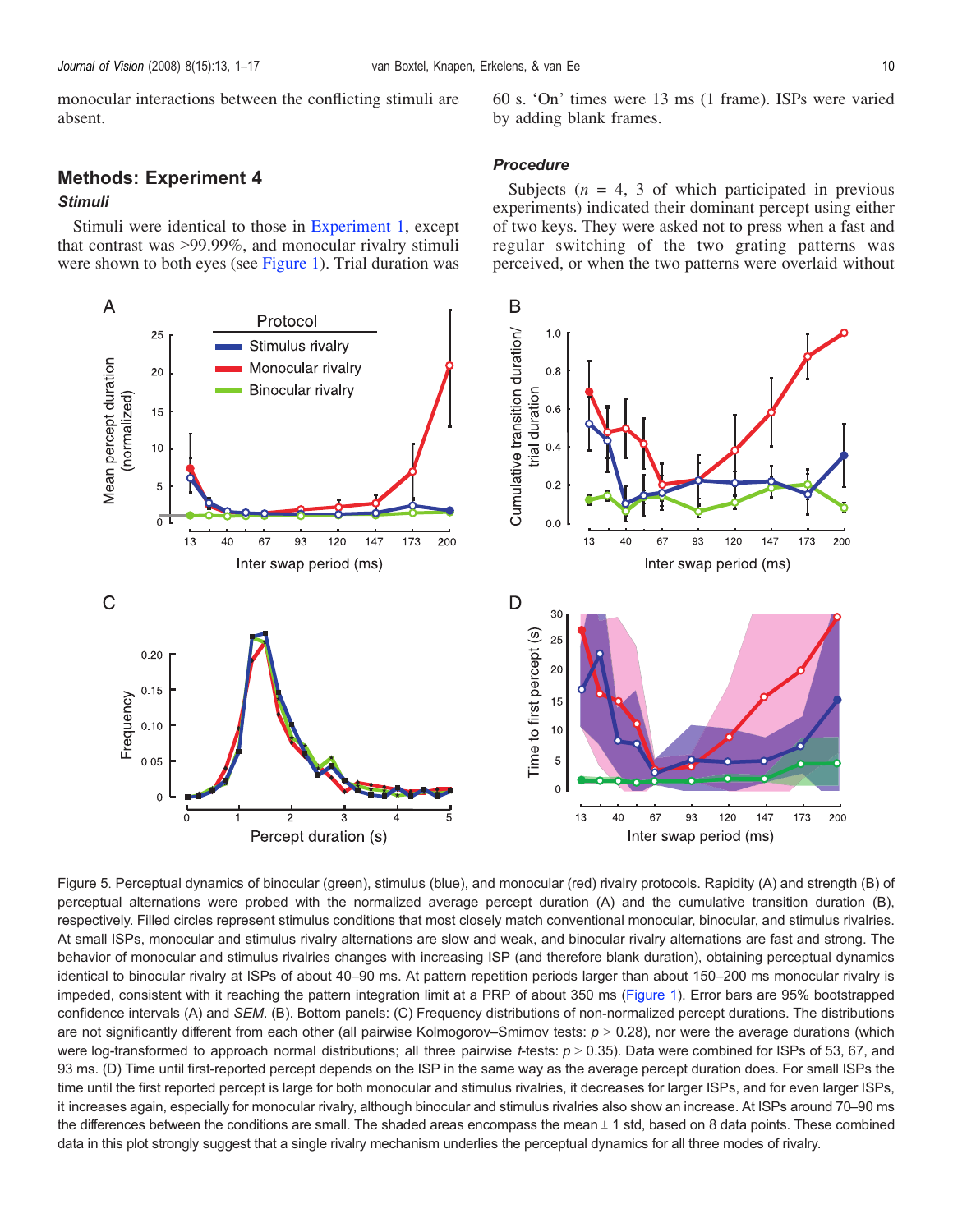any of the two being stronger. All 30 (rivalry mode  $\times$  ISP) conditions were presented once per session and were randomly interleaved. Four subjects performed two sessions each. In case a trial passed without button presses, a single transition period was recorded. Before further analysis, each percept duration was normalized by dividing it by the mean percept duration of the binocular rivalry condition with an ISP period of 13 ms. The normalization was done separately for each session. Note that this normalization did not bias our data toward similar outcomes in the three modes of rivalry, as we used only one condition as a basis of normalization, i.e., we did not normalize per ISP or per rivalry mode separately. [Figure 5C](#page-9-0) shows that even non-normalized data show identical duration distributions, showing that the normalization as such was not responsible for the similarities between the rivalry conditions. The total transition duration was normalized by the trial duration ([Figure 5B](#page-9-0)). The first 20 s of a trial were not analyzed for this calculation (the total trial duration was therefore 40 s). Similarly, the first 10 percepts (amounting to about 20 s) were excluded in the frequency histograms in [Figure 5C](#page-9-0).

#### Results: Experiment 4

Consistent with the classical behavior of monocular and binocular rivalries (Breese, [1899;](#page-14-0) Tong, [2001](#page-15-0); Wade, [1975\)](#page-16-0) we found that with continuous presentations ( $ISP =$ 13 ms) binocular rivalry (green lines) shows frequent alternations (i.e., short percept durations; [Figure 5A\)](#page-9-0) and "strong" alternations (i.e., small amounts of transition periods; [Figure 5B\)](#page-9-0), whereas monocular rivalry (red lines) shows infrequent and weak alternations.

Interestingly, at ISPs between 40 ms and 90 ms (and therefore blanks of 30–80 ms), perceptual alternations of all three modes of rivalry were fast [\(Figure 5A](#page-9-0)) and strong ([Figure 5B\)](#page-9-0). In fact, dominance duration distributions were not significantly different between the different modes of rivalry [\(Figure 5C;](#page-9-0) all pairwise Kolmogorov– Smirnov tests:  $p > 0.28$ ); nor were the average durations different (monocular rivalry: 1.85 s, binocular rivalry: 1.66 s, stimulus rivalry: 1.70 s; all three pairwise  $t$ -tests  $p > 0.35$  [on log-transformed distributions in order to approach normal distributions]). Even with ISPs up to  $\sim$ 150 ms perceptual dynamics are rather similar (see [Figure 5A\)](#page-9-0), and dominance was quite often complete, even for the monocular rivalry protocol. Finally, the time until the first reported percept showed trends similar to those of the average percept durations [\(Figure 5D](#page-9-0)).

Note that even though comparable perceptual dynamics are only found for ISP of 40 ms to about 150 ms (without significant differences between 40 and 90 ms), this is nearly the entire range of ISP that should allow for rivalry, as rivalry does not occur for the monocular rivalry protocol for ISPs above  $\sim$ 175 ms (see [Experiment 1\)](#page-2-0). Indeed when quantitatively assessing the limiting pattern repetition period (PRP) for monocular rivalry in this experiment, we find a limit similar to those reported before for binocular rivalry and stimulus rivalry (see [Experiment 2,](#page-5-0) and van Boxtel, Alais, Erkelens et al., [2008\)](#page-15-0). The limiting PRP was determined as the period where the cumulative percept duration halves compared to the maximum (which for all subjects was close to 1). This yielded an estimate of  $269 \pm 34$  ms, which is not significantly different from the limits reported before (van Boxtel, Alais, Erkelens et al., [2008](#page-15-0)) for stimulus rivalry and binocular rivalry (all  $p > 0.15$ ; two-tailed *t*-test).

## **Discussion**

The spatial determinants of rivalry are well described (Alais & Blake, [2005](#page-13-0); Blake & Logothetis, [2002\)](#page-13-0), but the temporal characteristics are still largely unstudied. Our results describe two temporal limits to rivalry between simple grating stimuli: one large  $\sim$ 350 ms binocular window and one small  $\sim$  50 ms monocular window. When competing patterns are presented to the observer between these limits rivalry occurs as frequent in monocular and stimulus rivalry protocols as in binocular rivalry protocols. Moreover, [Experiment 4](#page-8-0) showed that rivalry behavior among the three types of rivalry is nearly identical in qualitative and quantitative terms.

### The 350-ms binocular limit

We showed that rivalry ceases to occur at interswap periods larger than  $\sim$ 150 ms and  $\sim$ 400 ms for monocular and stimulus rivalries, respectively. This limit was largely independent of the temporal duty cycle (TDC) of the stimulus (Experiments  $1-3$ ), as long as the temporal duty cycle did not approach 1. In the literature, a 350 ms binocular, pattern-based, limit to binocular rivalry has been reported (O'Shea & Crassini, [1984](#page-15-0); van Boxtel, Alais, Erkelens et al., [2008](#page-15-0)). Indeed, when transformed into pattern repetition periods (PRP; see [Figure 1\)](#page-3-0), the limits for all three types of rivalry, including monocular rivalry, were around 350 ms ([Experiments 1](#page-2-0), [2,](#page-5-0) and [4](#page-8-0)). In [Figure 6](#page-11-0) we make a direct comparison of all the limits obtained in [Experiment 4](#page-8-0) and those of previous investigations (van Boxtel, Alais, Erkelens et al., [2008\)](#page-15-0). The temporal limits of all variations on the binocular rivalry, stimulus rivalry, and monocular rivalry are around a PRP of 350 ms. Clearly, the data from monocular rivalry, stimulus rivalry, and binocular rivalry are quite similar. Even though the monocular rivalry condition shows a temporal limit toward the lower end of all curves, this may well have been caused by the use of spatial frequencies and contrasts in the current study that are generally not considered optimal for monocular rivalry (cf. [Figure 3](#page-6-0)).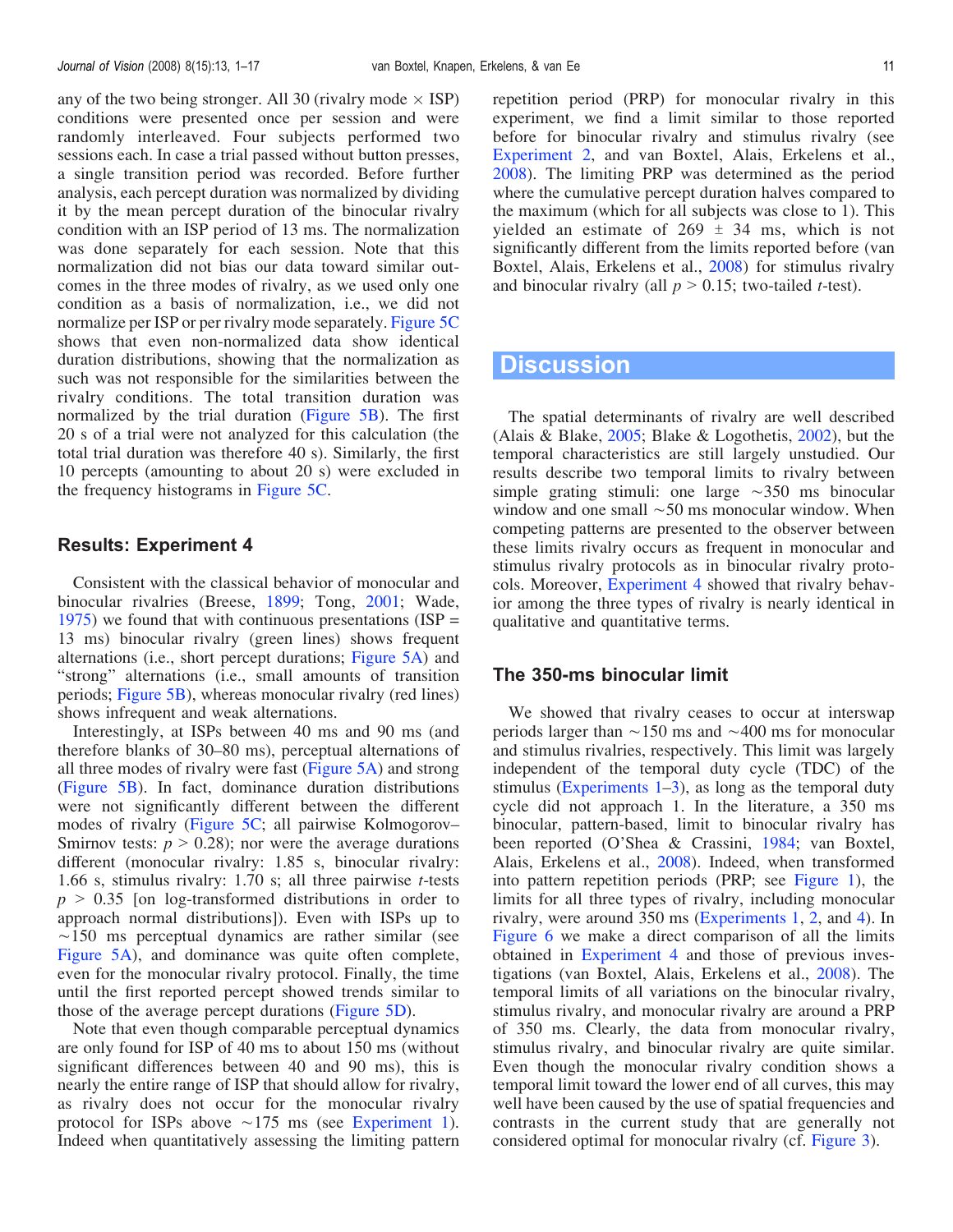



Figure 6. The temporal limits in terms of pattern repetition periods for binocular rivalry, stimulus rivalry, and monocular rivalry. The fat lines are data obtained in [Experiment 4](#page-8-0). The thin lines are data obtained in a previous study (van Boxtel, Alais, Erkelens et al., [2008](#page-15-0)). The average of the cumulative percept duration over subjects is plotted. The data show that the monocular rivalry data fall within the normal spread of the data obtained with other protocols. An explanation of conditions can be found in van Boxtel, Alais, Erkelens et al. ([2008\)](#page-15-0). Briefly, successive rivalry is induced when the intermittently shown stimuli are presented in temporal anti-phase (such as in binocular rivalry conditions, [Experiment 2\)](#page-5-0). Successive/asymmetric conditions are similar to successive rivalry, but the temporal phase difference is G180 degrees. In these experiments subjects either perceived binocular rivalry or repetitive dichoptic masking (van Boxtel, Alais, Erkelens et al., [2008](#page-15-0)). Therefore, we used the perceptual bias as a measure (y-axis on the right), which shows the transition from binocular rivalry to dichoptic masking. In the polarity reversal experiments both patterns reversed in contrast polarity at each presentation.

Previous results on stimulus rivalry (Lee & Blake, [1999;](#page-14-0) Logothetis et al., [1996](#page-15-0)) had hinted at the 350 ms limit to rivalry (Lee & Blake, [1999;](#page-14-0) van Boxtel, Alais, Erkelens et al., [2008;](#page-15-0) van Boxtel et al., [2007](#page-16-0)). However, because in the previous studies the two eyes' views were continuously in conflict, interocular interactions might have maintained this limit. Our finding of this same limit with completely monocular presentations supports the view that it truly concerns a pattern-based limit. This temporal limit is shared by all three modes of rivalry, which is an indication of a common origin.

<span id="page-11-0"></span>Where within the visual system is this temporal limit determined? Given the pattern-based processing, and the rather long temporal limit, we suggest that the probed rivalry stage is placed at a binocular level, possibly even at levels as high as V4 or LOC, which have suitable timing limits (Jiang, Zhou, & He, [2007;](#page-14-0) Kourtzi & Huberle, [2005;](#page-14-0) Mukamel, Harel, Hendler, & Malach,  $2004$ .<sup>2</sup> In possible opposition to this suggestion, the LOC and V4 have rather large receptive fields, compared to the strict dependencies of rivalry on spatial overlap between the competing patterns. However, the neurons within these areas may cooperate and together have a spatial resolution that is finer than their individual receptive field sizes

(hyperacuity, cf. Bosking, Crowley, & Fitzpatrick, [2002;](#page-14-0) Edelman, [1995](#page-14-0)). Alternatively, it is possible that the temporal limits to rivalry are determined at another level within the visual system, say LOC, than the spatial restrictions, say V1. This would be consistent with the current view that rivalry is a multistaged process (Blake & Logothetis, [2002](#page-13-0)), as deduced from neurophysiological (Leopold & Logothetis, [1996](#page-15-0); Logothetis & Schall, [1989;](#page-15-0) Sheinberg & Logothetis, [1997\)](#page-15-0), psychophysical (Nguyen, Freeman, & Alais, [2003](#page-15-0)), and computational findings (Freeman, [2005](#page-14-0)), and it is consistent with the view that some brain areas are especially important for temporal aspects of stimulation (Battelli, Pascual-Leone, & Cavanagh, [2007\)](#page-13-0).

## The 50-ms monocular limit

A second,  $\sim$  50–80 ms, monocular window was revealed for stimulus rivalry and monocular rivalry in [Experiments 2](#page-5-0) to [4](#page-8-0). We found that when the two competing patterns are presented within a *single* eye within a period of  $\sim$  50 ms the patterns interact. This interaction may lead to percepts of frequent and regular alternations in orientation when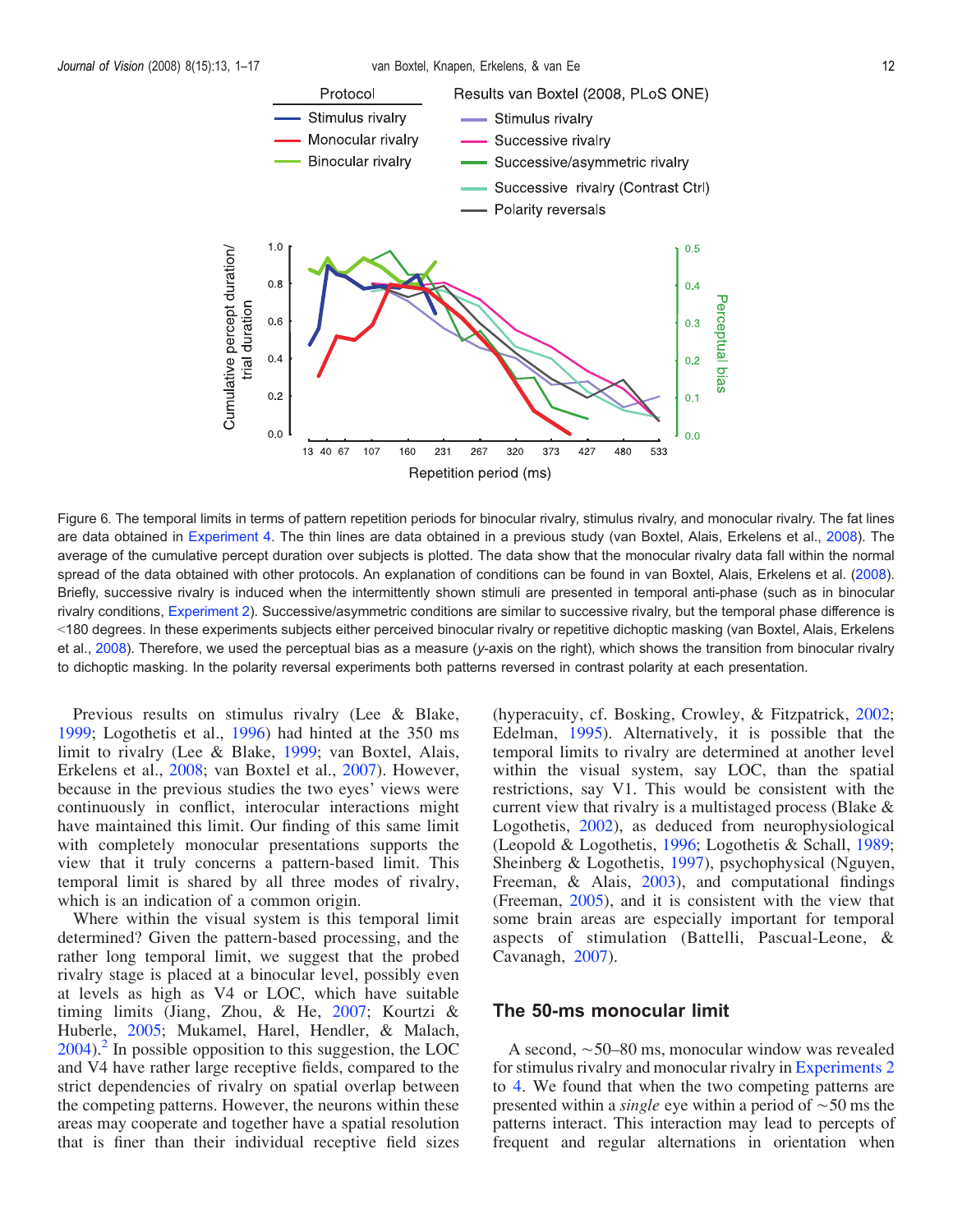'on'-times are long or to plaid percepts when 'on'-times are short. These monocular interactions therefore lead to a decrease in rivalry reports. The same 50–80 ms window was not found in the binocular rivalry protocol. This is consistent with the view that the 50 ms window is a monocular interaction window, because in binocular rivalry the two competing patterns are never presented to a single eye, and therefore, binocular rivalry should not show this limit.

The likely position of the 50-ms limit is early in the visual pathway. Firstly, the 50-ms limit is dependent on monocular interactions. Secondly, the estimated size of the monocular interaction window  $(\sim 50 \text{ ms})$  is consistent with integration periods of early visual neurons (Hawken, Shapley, & Grosof, [1996\)](#page-14-0). Therefore, the most likely neural substrate of the 50-ms monocular interaction window lies within the LGN or V1.

#### A link to visible persistence

Previously, we have tentatively linked the 350 ms binocular limit to the phenomenon of visible persistence (van Boxtel, Alais, Erkelens et al., [2008\)](#page-15-0). These mechanisms share a similar temporal limit (Coltheart, [1980b](#page-14-0); Meyer & Maguire, [1977;](#page-15-0) Tolhurst, [1973](#page-15-0); Van de Grind, Gruesser, & Lunkenheimer, [1973](#page-16-0)) and phenomenological appearance (that is, a seeming visible persistence in the absence of direct stimulation).

In the literature on visible persistence, a distinction has been made between a central long-lasting form of visible persistence (limit:  $\sim$ 300 ms) and a peripheral short-lasting form of visible persistence (limit:  $\sim 80$  ms; Coltheart, [1980a](#page-14-0), [1980b;](#page-14-0) Engel, [1970](#page-14-0)). These limits show a similarity to the limits we identify in this report. First, the central longlasting limit shows clear resemblance to our 350 ms binocular temporal limit, and second the peripheral shortlasting limit is very similar to our  $\sim$  50–80 ms monocular limit. The monocular persistence could be the process that links the two competing stimuli together and prevents rivalry from occurring at a binocular (and central) stage.

## Comparison between different modes of rivalry

Previous comparisons between the different modes of rivalry have shown that many qualitative similarities exist (e.g., Andrews & Purves, [1997](#page-13-0); Leopold et al., [2005](#page-15-0); Logothetis et al., [1996;](#page-15-0) Pearson & Clifford, [2005\)](#page-15-0). Often however these similarities were reported to be confined to a limited parameter space (Lee & Blake, [1999](#page-14-0)), or they showed large differences in quantitative aspects (e.g., much longer percept durations in monocular rivalry protocols).

Our results, on the other hand, do show a large quantitative agreement between the different modes of rivalry. Specifically, we showed that with the introduction of blanks both monocular and stimulus rivalries lost most of the dependence on spatial frequency and the presence

of a 19 Hz flicker, and rivalry was commonly reported in parameter ranges that were previously reported not to lead to rivalry (Lee & Blake, [1999\)](#page-14-0). Our results suggest that the rivalry-promoting effects of the 19 Hz flicker in the stimulus rivalry paradigm (Lee & Blake, [1999;](#page-14-0) Logothetis et al., [1996\)](#page-15-0) may be largely due to the concurrent introduction of a 2-frame  $(\sim 26 \text{ ms})$  blank before each swap. Larger blanks are even more effective in producing rivalry percepts. At interswap periods (ISPs) over a range of 40–90 ms, the perceptual behavior was statistically non-significantly different between the different modes of rivalry. Although this may seem a limited range, one should note that the upper temporal limit to rivalry is determined by pattern-repetition frequencies and not by the ISP. In this dimension the perceptual dynamics are very similar up to  $\sim$ 350 ms (see, e.g., [Figure 6\)](#page-11-0).

These findings strongly suggest that the *temporal limits* of the three modes of rivalry are determined by the same mechanism that, as we have discussed, reside at a binocular pattern-based processing stage.

This need not mean that spatial limits to rivalry are also determined by the same system for the three modes of rivalry, but it seems possible. The dependence on spatial characteristics have been reported to differ between the different modes of rivalry (e.g., Lee & Blake, [1999\)](#page-14-0). However, our results suggests that when monocular interactions between conflicting stimuli are reduced, stimulus rivalry (and monocular rivalry) are induced over a wider range of spatial frequencies, being more similar to binocular rivalry (which by construction does not have these monocular interactions). However, more research is needed to see whether this increased similarity is a footprint of a single underlying mechanism in the spatial domain.

Where does competition and where does suppression take place? If spatial limitations of rivalry are indeed determined by a single system (which then is patternbased), the frequently reported eye-based effects on rivalry (e.g., Blake, Westendorf, & Overton, [1980;](#page-13-0) Fox & Check, [1972;](#page-14-0) Wales & Fox, [1970](#page-16-0)) need to be explained through feedback (Blake & Logothetis, [2002;](#page-13-0) Logothetis, [2002;](#page-15-0) Logothetis, Pauls, Augath, Trinath, & Oeltermann, [2001;](#page-15-0) Schmielau & Singer, [1977](#page-15-0); Tong, Meng, & Blake, [2006;](#page-15-0) van Boxtel, Alais, & van Ee, [2008\)](#page-16-0). In this scenario, competition between stimuli and eye-based suppression from awareness are different processes, possibly taking place at different neural sites. This idea is consistent with the idea that the site where the interocular incompatibility is registered may be different from the site where suppression takes place (Blake, [2001;](#page-13-0) Fox, [1991\)](#page-14-0). Consistent with our findings and the current literature, one could envision rivalry (e.g., competition) to take place at a binocular level, while feedback to monocular neurons causes the subsequent eye-based suppression effects. Furthermore, placing the rivalry stage at a binocular, pattern-based, level is consistent with neurophysiological findings that monocular neurons do not change their firing rate when binocular conflict is present, whereas binocular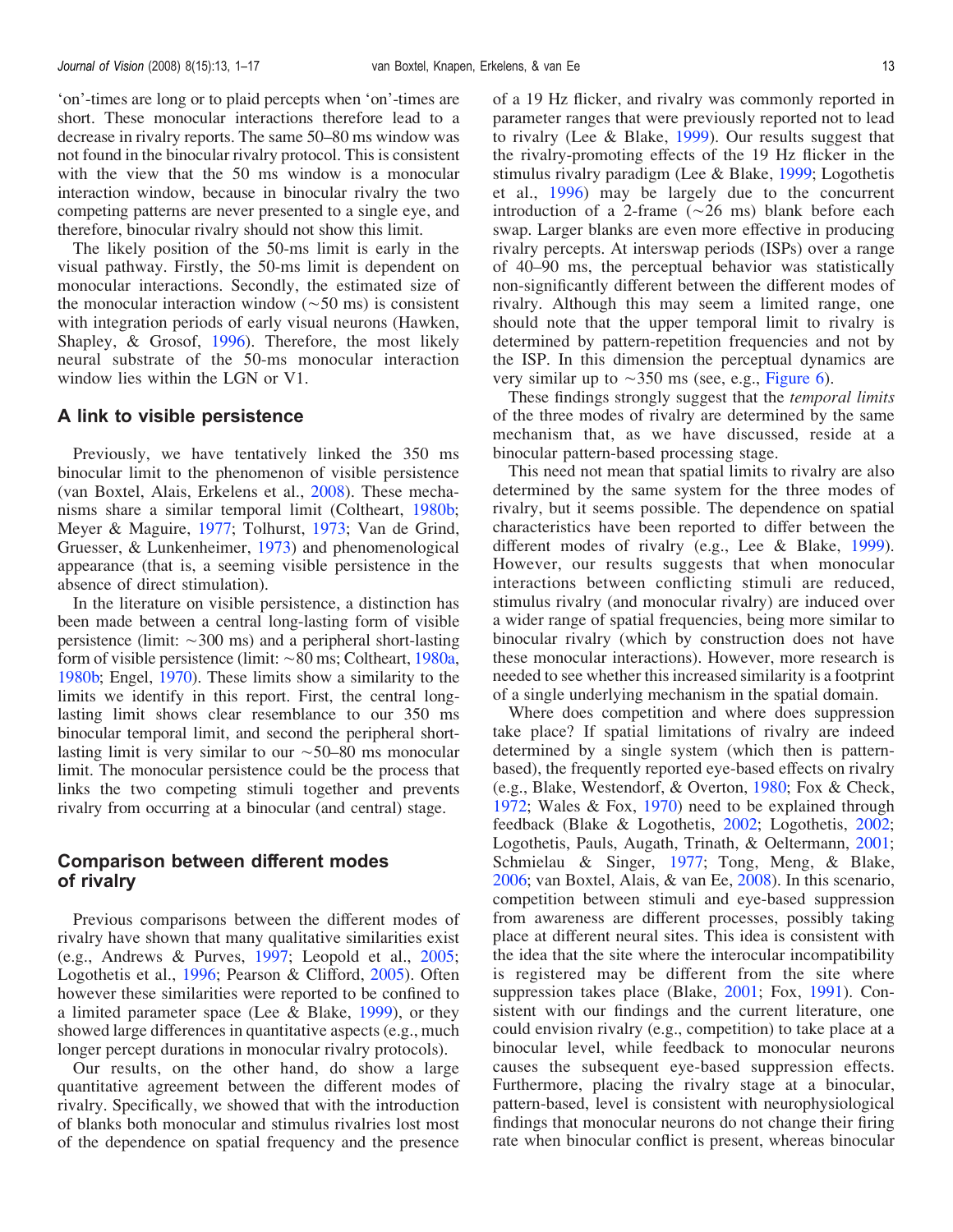cells do (Andrews, Sengpiel, & Blakemore, [2005](#page-13-0); Leopold & Logothetis, [1996\)](#page-15-0). At the same time, supposing that the rivalry suppression occurs at a monocular level is consistent with the psychophysical (Fox & Check, [1972;](#page-14-0) Wales & Fox, [1970](#page-16-0)) and neuroimaging (Tong & Engel, [2001\)](#page-15-0) literature.

## **Conclusion**

Although well studied in terms of its spatial determinants, binocular rivalry has not been thoroughly investigated in the temporal domain. We show that temporally modulated stimuli are valuable tools in dissecting the visual system and identifying and describing the processes that conduce toward the build-up of awareness during normal vision and rivalry. We have identified two temporal limits to rivalry between competing gratings. One limit is general to the three types of rivalry and is a 350-ms binocular pattern-based limit. When each of the competing patterns is repeated within a 350-ms window, rivalry may occur. The other limit is a 50-ms monocular limit, which may impede rivalry when conflicting patterns are presented to a single eye within this time window. The importance of temporal parameters of stimulation is underlined by our finding that for temporal parameters between the two identified limits the rivalry dynamics between binocular, monocular, and stimulus rivalries are statistically non-significant. Indeed we showed that monocular rivalry may have perceptual dynamics identical to those of binocular rivalry.

The finding of a shared higher level processing in these rivalry processes may mean that other forms of rivalry will also show that same temporal limits. If rivalry is registered at a binocular, pattern-based, level, as our findings indicate, the observed eye-dependent suppression is possibly dependent on feedback from binocular to monocular levels in the visual system.

Importantly, our findings have shown that some current models of multi-level rivalry mechanisms fail to predict our data. Our results provide constrains for future computational models of binocular rivalry.

## Acknowledgments

We would like to thank the reviewers of the current and previous versions of this paper. RvE was supported by a High Potential Grant from Utrecht University.

Commercial relationships: none.

Corresponding author: Jeroen J. A. van Boxtel.

Email: j.j.a.vanboxtel@gmail.com.

<span id="page-13-0"></span>Address: California Institute of Technology, Division of Biology, MC 216-76, 1200 E. California Blvd., Pasadena, CA 91125, USA.

## Footnotes

<sup>1</sup>This type of rivalry involves rivalry between neurons that encode incompatible stimulus characteristics but not necessarily (strong) eye of origin information. <sup>2</sup>

<sup>2</sup>Neurons in the dorsal stream may also have long integration periods, as integration periods of over a second have been reported for optic flow processing (Burr & Santoro, [2001](#page-14-0)), showing that long integration periods may be quite common. Early motion processing has shorter integration periods (Snowden & Braddick, [1991\)](#page-15-0).

## References

- Alais, D., & Blake, R. (Eds.) (2005). Binocular rivalry. Cambridge, MA: MIT Press.
- Andrews, T. J. (2001). Binocular rivalry and visual awareness. Trends in Cognitive Sciences, 5, 407–409. [\[PubMed\]](http://www.ncbi.nlm.nih.gov/pubmed/11707365?ordinalpos=47&itool=EntrezSystem2.PEntrez.Pubmed.Pubmed_ResultsPanel.Pubmed_DefaultReportPanel.Pubmed_RVDocSum)
- Andrews, T. J., & Lotto, R. B. (2004). Fusion and rivalry are dependent on the perceptual meaning of visual stimuli. Current Biology, 14, 418-423. [\[PubMed](http://www.ncbi.nlm.nih.gov/pubmed/15028218?ordinalpos=4&itool=EntrezSystem2.PEntrez.Pubmed.Pubmed_ResultsPanel.Pubmed_DefaultReportPanel.Pubmed_RVDocSum)] [\[Article\]](http://www.sciencedirect.com/science?_ob=ArticleURL&_udi=B6VRT-4C1X84F-12&_user=10&_rdoc=1&_fmt=&_orig=search&_sort=d&view=c&_version=1&_urlVersion=0&_userid=10&md5=b2830d8caa9d53be6d599c38f6fe985d)
- Andrews, T. J., & Purves, D. (1997). Similarities in normal and binocularly rivalrous viewing. Proceedings of the National Academy of Sciences of the United States of America, 94, 9905–9908. [\[PubMed](http://www.ncbi.nlm.nih.gov/pubmed/9275224?ordinalpos=43&itool=EntrezSystem2.PEntrez.Pubmed.Pubmed_ResultsPanel.Pubmed_DefaultReportPanel.Pubmed_RVDocSum)] [\[Article\]](http://www.pubmedcentral.nih.gov/articlerender.fcgi?tool=pubmed&pubmedid=9275224)
- Andrews, T. J., Sengpiel, F., & Blakemore, C. (2005). From contour to object–face rivalry: Multiple neural mechanisms resolve perceptual ambiguity. In D. Alais & R. Blake (Eds.), *Binocular rivalry* (pp. 187–211). Cambridge, MA: MIT Press.
- Battelli, L., Pascual-Leone, A., & Cavanagh, P. (2007). The 'when' pathway of the right parietal lobe. Trends in Cognitive Sciences, 11, 204–210. [[PubMed\]](http://www.ncbi.nlm.nih.gov/pubmed/17379569?ordinalpos=10&itool=EntrezSystem2.PEntrez.Pubmed.Pubmed_ResultsPanel.Pubmed_DefaultReportPanel.Pubmed_RVDocSum)
- Blake, R. (1977). Threshold conditions for binocular rivalry. Journal of Experimental Psychology: Human Perception and Performance, 3, 251–257. [\[PubMed](http://www.ncbi.nlm.nih.gov/pubmed/864397?ordinalpos=6&itool=EntrezSystem2.PEntrez.Pubmed.Pubmed_ResultsPanel.Pubmed_DefaultReportPanel.Pubmed_RVDocSum)]
- Blake, R. (1989). A neural theory of binocular rivalry. Psychological Review, 96, 145–167. [\[PubMed](http://www.ncbi.nlm.nih.gov/pubmed/2648445?ordinalpos=8&itool=EntrezSystem2.PEntrez.Pubmed.Pubmed_ResultsPanel.Pubmed_DefaultReportPanel.Pubmed_RVDocSum)]
- Blake, R. (2001). A primer on binocular rivalry, including current controversies. Brain & Mind, 2, 5–38.
- Blake, R., & Logothetis, N. K. (2002). Visual competition. Nature Reviews, Neuroscience, 3, 13–21. [\[PubMed](http://www.ncbi.nlm.nih.gov/pubmed/11823801?ordinalpos=82&itool=EntrezSystem2.PEntrez.Pubmed.Pubmed_ResultsPanel.Pubmed_DefaultReportPanel.Pubmed_RVDocSum)]
- Blake, R., Westendorf, D. H., & Overton, R. (1980). What is suppressed during binocular rivalry? Perception, 9, 223–231. [[PubMed\]](http://www.ncbi.nlm.nih.gov/pubmed/7375329?ordinalpos=73&itool=EntrezSystem2.PEntrez.Pubmed.Pubmed_ResultsPanel.Pubmed_DefaultReportPanel.Pubmed_RVDocSum)
- Blake, R., Yang, Y., & Westendorf, D. (1991). Discriminating binocular fusion from false fusion. Investigative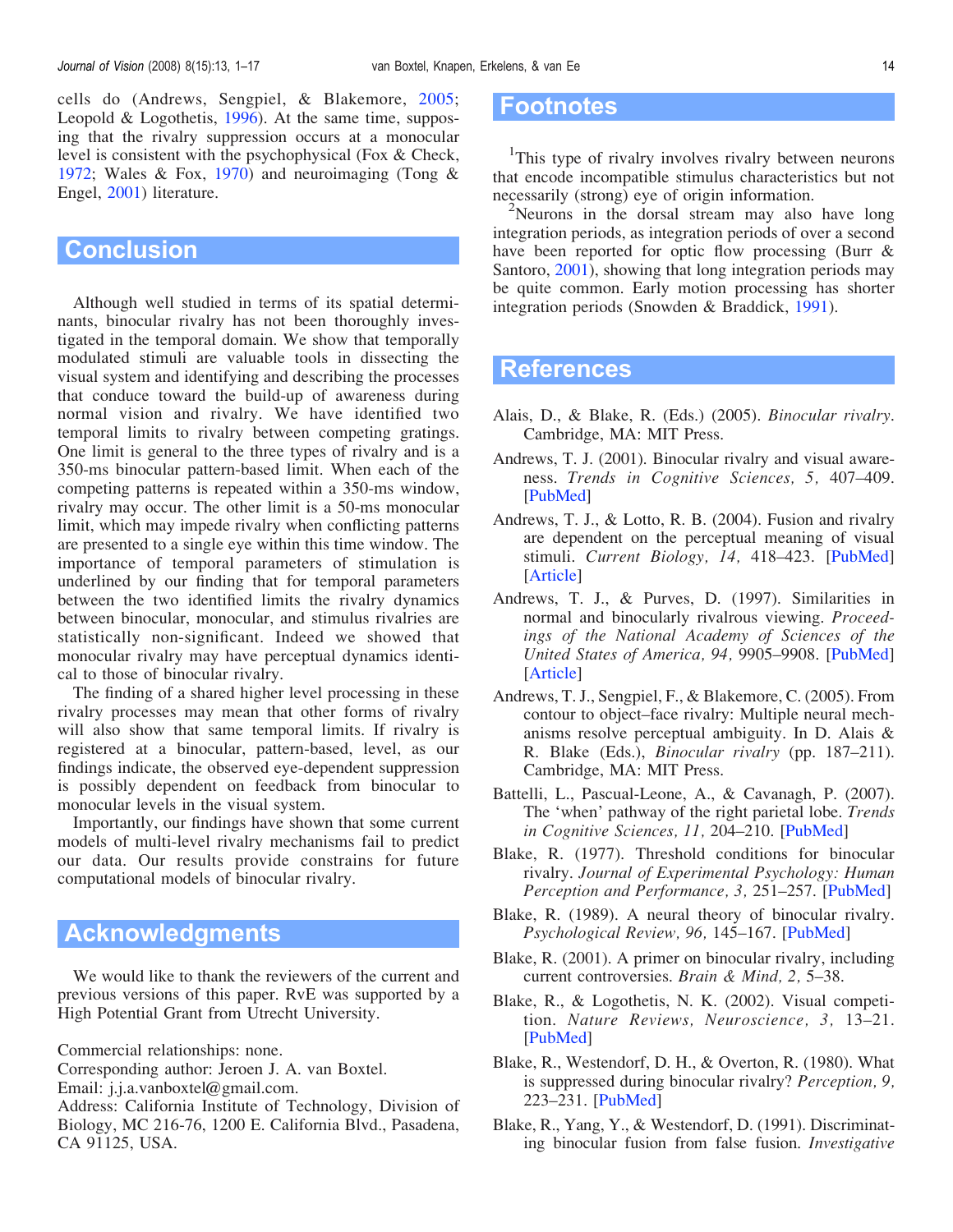Ophthalmology & Visual Science, 32, 2821–2825. [\[PubMed\]](http://www.ncbi.nlm.nih.gov/pubmed/1894479?ordinalpos=1&itool=EntrezSystem2.PEntrez.Pubmed.Pubmed_ResultsPanel.Pubmed_DefaultReportPanel.Pubmed_RVDocSum) [\[Article](http://www.iovs.org/cgi/reprint/32/10/2821)]

- Bonneh, Y., Sagi, D., & Karni, A. (2001). A transition between eye and object rivalry determined by stimulus coherence. Vision Research, 41, 981–989. [\[PubMed](http://www.ncbi.nlm.nih.gov/pubmed/11301073?ordinalpos=38&itool=EntrezSystem2.PEntrez.Pubmed.Pubmed_ResultsPanel.Pubmed_DefaultReportPanel.Pubmed_RVDocSum)]
- Bosking, W. H., Crowley, J. C., & Fitzpatrick, D. (2002). Spatial coding of position and orientation in primary visual cortex. Nature Neuroscience, 5, 874–882. [\[PubMed](http://www.ncbi.nlm.nih.gov/pubmed/12195429?ordinalpos=7&itool=EntrezSystem2.PEntrez.Pubmed.Pubmed_ResultsPanel.Pubmed_DefaultReportPanel.Pubmed_RVDocSum)]
- Brascamp, J. W., van Ee, R., Noest, A. J., Jacobs, R. H., & van den Berg, A. V. (2006). The time course of binocular rivalry reveals a fundamental role of noise. Journal of Vision, 6(11):8, 1244–1256, http:// journalofvision.org/6/11/8/, doi:10.1167/6.11.8. [\[PubMed\]](http://www.ncbi.nlm.nih.gov/pubmed/17209732?ordinalpos=3&itool=EntrezSystem2.PEntrez.Pubmed.Pubmed_ResultsPanel.Pubmed_DefaultReportPanel.Pubmed_RVDocSum) [\[Article](http://journalofvision.org/6/11/8/)]
- Breese, B. B. (1899). On inhibition. Psychological Monographs, 3, 1–15.
- Burr, D. C., & Santoro, L. (2001). Temporal integration of optic flow, measured by contrast and coherence thresholds. Vision Research, 41, 1891–1899. [\[PubMed](http://www.ncbi.nlm.nih.gov/pubmed/11412882?ordinalpos=13&itool=EntrezSystem2.PEntrez.Pubmed.Pubmed_ResultsPanel.Pubmed_DefaultReportPanel.Pubmed_RVDocSum)]
- Campbell, F. W., Gilinsky, A. S., Howell, E. R., Riggs, L. A., & Atkinson, J. (1973). The dependence of monocular rivalry on orientation. Perception, 2, 123–125.
- Coltheart, M. (1980a). Iconic memory and visible persistence. Perception & Psychophysics, 27, 183–228. [\[PubMed](http://www.ncbi.nlm.nih.gov/pubmed/6992093?ordinalpos=6&itool=EntrezSystem2.PEntrez.Pubmed.Pubmed_ResultsPanel.Pubmed_DefaultReportPanel.Pubmed_RVDocSum)]
- Coltheart, M. (1980b). The persistences of vision. Philosophical Transactions of the Royal Society of London B: Biological Sciences, 290, 57–69. [[PubMed\]](http://www.ncbi.nlm.nih.gov/pubmed/6106242?ordinalpos=3&itool=EntrezSystem2.PEntrez.Pubmed.Pubmed_ResultsPanel.Pubmed_DefaultReportPanel.Pubmed_RVDocSum)
- Creed, R. S. (1935). Observations on binocular fusion and rivalry. The Journal of Physiology, 84, 381–392. [\[PubMed](http://www.ncbi.nlm.nih.gov/pubmed/16994686?ordinalpos=3&itool=EntrezSystem2.PEntrez.Pubmed.Pubmed_ResultsPanel.Pubmed_DefaultReportPanel.Pubmed_RVDocSum)] [\[Article\]](http://www.pubmedcentral.nih.gov/articlerender.fcgi?tool=pubmed&pubmedid=16994686)
- Crick, F., & Koch, C. (1990). Towards a neurobiological theory of consciousness. Seminars in the Neurosciences, 2, 263–275.
- Dawson, S. (1915/1917). The experimental study of binocular colour mixture. British Journal of Psychology, 8, 510–551.
- Desaguliers, J. T. (1716). A plain and easy experiment to confirm Sir Isaac Newton's doctrine of the different refrangibility of the rays of light. Philosophical Transactions of the Royal Society of London: Biological Sciences, 29, 448–452.
- Edelman, S. (1995). Receptive fields for vision: From hyperacuity to object recognition. Weizmann Institute CS-TR(95-29).
- <span id="page-14-0"></span>Engel, G. R. (1970). An investigation of visual responses to brief stereoscopic stimuli. Quarterly Journal of Experimental Psychology, 22, 148–166. [\[PubMed](http://www.ncbi.nlm.nih.gov/pubmed/5431396?ordinalpos=6&itool=EntrezSystem2.PEntrez.Pubmed.Pubmed_ResultsPanel.Pubmed_DefaultReportPanel.Pubmed_RVDocSum)]
- Fox, R. (1991). Binocular rivalry. In D. Regan (Ed.), Binocular vision (1st ed., vol. 9, pp. 93–110). London: Macmillan Press.
- Fox, R., & Check, R. (1972). Independence between binocular rivalry suppression duration and magnitude of suppression. Journal of Experimental Psychology, 93, 283–289. [\[PubMed](http://www.ncbi.nlm.nih.gov/pubmed/5025733?ordinalpos=1&itool=EntrezSystem2.PEntrez.Pubmed.Pubmed_ResultsPanel.Pubmed_DefaultReportPanel.Pubmed_RVDocSum)]
- Fox, R., & Herrmann, J. (1967). Stochastic properties of binocular rivalry alternations. Perception & Psychophysics, 2, 432–436.
- Freeman, A. W. (2005). Multistage model for binocular rivalry. Journal of Neurophysiology, 94, 4412–4420. [\[PubMed](http://www.ncbi.nlm.nih.gov/pubmed/16148271?ordinalpos=2&itool=EntrezSystem2.PEntrez.Pubmed.Pubmed_ResultsPanel.Pubmed_DefaultReportPanel.Pubmed_RVDocSum)] [\[Article\]](http://jn.physiology.org/cgi/content/full/94/6/4412)
- Hawken, M. J., Shapley, R. M., & Grosof, D. H. (1996). Temporal-frequency selectivity in monkey visual cortex. Visual Neuroscience, 13, 477-492. [[PubMed\]](http://www.ncbi.nlm.nih.gov/pubmed/8782375?ordinalpos=7&itool=EntrezSystem2.PEntrez.Pubmed.Pubmed_ResultsPanel.Pubmed_DefaultReportPanel.Pubmed_RVDocSum)
- Holcombe, A. O. (2001). A purely temporal transparency mechanism in the visual system. Perception, 30, 1311–1320. [[PubMed\]](http://www.ncbi.nlm.nih.gov/pubmed/11768486?ordinalpos=16&itool=EntrezSystem2.PEntrez.Pubmed.Pubmed_ResultsPanel.Pubmed_DefaultReportPanel.Pubmed_RVDocSum)
- Holcombe, A. O., & Cavanagh, P. (2001). Early binding of feature pairs for visual perception. Nature Neuro-science, 4, 127-128. [\[PubMed](http://www.ncbi.nlm.nih.gov/pubmed/11175871)]
- Hollins, M. (1980). The effect of contrast on the completeness of binocular rivalry suppression. Per-ception & Psychophysics, 27, 550–556. [[PubMed\]](http://www.ncbi.nlm.nih.gov/pubmed/7393703?ordinalpos=39&itool=EntrezSystem2.PEntrez.Pubmed.Pubmed_ResultsPanel.Pubmed_DefaultReportPanel.Pubmed_RVDocSum)
- Hupé, J. M.,  $\&$  Rubin, N. (2003). The dynamics of bistable alternation in ambiguous motion displays: A fresh look at plaids. Vision Research, 43, 531–548. [\[PubMed](http://www.ncbi.nlm.nih.gov/pubmed/12594999?ordinalpos=15&itool=EntrezSystem2.PEntrez.Pubmed.Pubmed_ResultsPanel.Pubmed_DefaultReportPanel.Pubmed_RVDocSum)]
- Jiang, Y., Zhou, K., & He, S. (2007). Human visual cortex responds to invisible chromatic flicker. Nature Neuro-science, 10, 657–662. [[PubMed\]](http://www.ncbi.nlm.nih.gov/pubmed/17396122?ordinalpos=58&itool=EntrezSystem2.PEntrez.Pubmed.Pubmed_ResultsPanel.Pubmed_DefaultReportPanel.Pubmed_RVDocSum)
- Kakizaki, S. (1950). Effects of preceding conditions upon binocular rivalry. I. Japanese Journal of Psychology, 20, 24–32.
- Knapen, T., Kanai, R., Brascamp, J., van Boxtel, J., & van Ee, R. (2007). Distance in feature space determines exclusivity in visual rivalry. Vision Research, 47, 3269–3275. [[PubMed\]](http://www.ncbi.nlm.nih.gov/pubmed/17950397?ordinalpos=2&itool=EntrezSystem2.PEntrez.Pubmed.Pubmed_ResultsPanel.Pubmed_DefaultReportPanel.Pubmed_RVDocSum)
- Kourtzi, Z., & Huberle, E. (2005). Spatiotemporal characteristics of form analysis in the human visual cortex revealed by rapid event-related fMRI adapta-tion. Neuroimage, 28, 440-452. [\[PubMed](http://www.ncbi.nlm.nih.gov/pubmed/16046147?ordinalpos=2&itool=EntrezSystem2.PEntrez.Pubmed.Pubmed_ResultsPanel.Pubmed_DefaultReportPanel.Pubmed_RVDocSum)]
- Kovács, I., Papathomas, T. V., Yang, M., & Fehér, A. (1996). When the brain changes its mind: Interocular grouping during binocular rivalry. Proceedings of the National Academy of Sciences of the United States of America, 93, 15508–15511. [[PubMed\]](http://www.ncbi.nlm.nih.gov/pubmed/8986842?ordinalpos=2&itool=EntrezSystem2.PEntrez.Pubmed.Pubmed_ResultsPanel.Pubmed_DefaultReportPanel.Pubmed_RVDocSum) [[Article](http://www.pubmedcentral.nih.gov/articlerender.fcgi?tool=pubmed&pubmedid=8986842)]
- Lee, S. H., & Blake, R. (1999). Rival ideas about binocular rivalry. Vision Research, 39, 1447–1454. [\[PubMed](http://www.ncbi.nlm.nih.gov/pubmed/10343813?ordinalpos=98&itool=EntrezSystem2.PEntrez.Pubmed.Pubmed_ResultsPanel.Pubmed_DefaultReportPanel.Pubmed_RVDocSum)]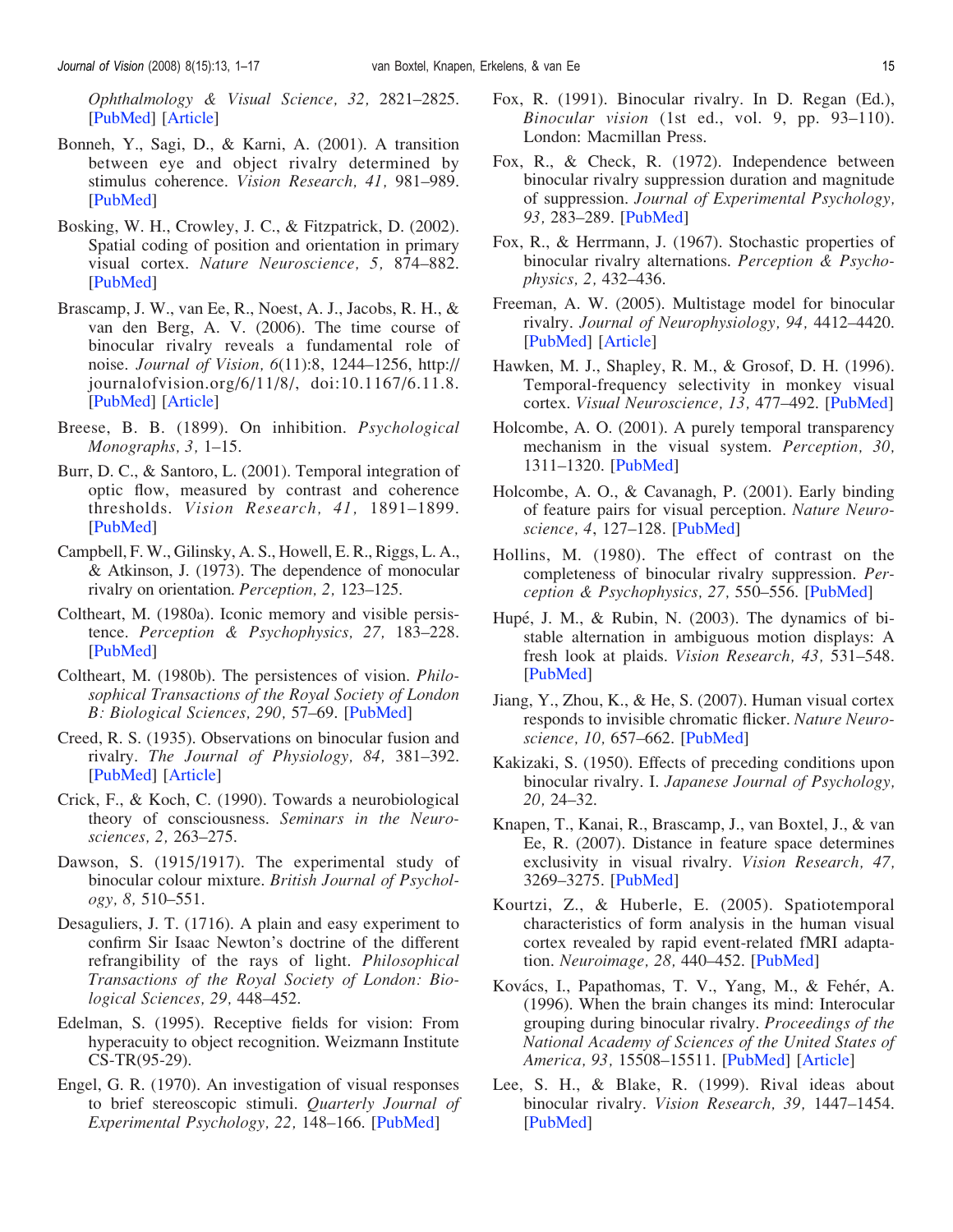- Lee, S. H., & Blake, R. (2004). A fresh look at interocular grouping during binocular rivalry. Vision Research, 44, 983–991. [\[PubMed](http://www.ncbi.nlm.nih.gov/pubmed/15031091?ordinalpos=65&itool=EntrezSystem2.PEntrez.Pubmed.Pubmed_ResultsPanel.Pubmed_DefaultReportPanel.Pubmed_RVDocSum)]
- Leopold, D. A., & Logothetis, N. K. (1996). Activity changes in early visual cortex reflects monkeys' percepts during binocular rivalry. Nature, 379, 549–553. [\[PubMed\]](http://www.ncbi.nlm.nih.gov/pubmed/8596635?ordinalpos=65&itool=EntrezSystem2.PEntrez.Pubmed.Pubmed_ResultsPanel.Pubmed_DefaultReportPanel.Pubmed_RVDocSum)
- Leopold, D. A., Maier, A., Wilke, M., & Logothetis, N. K. (2005). Binocular rivalry and the illusion of monocular vision. In D. Alais & R. Blake (Eds.), Binocular rivalry (pp. 231–258). Cambridge, MA: MIT Press.
- Levelt, W. J. M. (1965). On binocular rivalry. The Netherlands: Soesterberg, Institute for Perception RVO-TNO.
- Logothetis, N. K. (1998). Single units and conscious vision. Philosophical Transactions of the Royal Society of London B: Biological Sciences, 353, 1801–1818. [\[PubMed](http://www.ncbi.nlm.nih.gov/pubmed/9854253?ordinalpos=2&itool=EntrezSystem2.PEntrez.Pubmed.Pubmed_ResultsPanel.Pubmed_DefaultReportPanel.Pubmed_RVDocSum)] [[Article\]](http://www.pubmedcentral.nih.gov/articlerender.fcgi?tool=pubmed&pubmedid=9854253)
- Logothetis, N. K. (2002). The neural basis of the bloodoxygen-level-dependent functional magnetic resonance imaging signal. Philosophical Transactions of the Royal Society of London B: Biological Sciences, 357, 1003–1037. [[PubMed\]](http://www.ncbi.nlm.nih.gov/pubmed/12217171?ordinalpos=45&itool=EntrezSystem2.PEntrez.Pubmed.Pubmed_ResultsPanel.Pubmed_DefaultReportPanel.Pubmed_RVDocSum) [[Article](http://www.pubmedcentral.nih.gov/articlerender.fcgi?tool=pubmed&pubmedid=12217171)]
- Logothetis, N. K., Leopold, D. A., & Sheinberg, D. L. (1996). What is rivalling during binocular rivalry? Nature, 380, 621–624. [[PubMed\]](http://www.ncbi.nlm.nih.gov/pubmed/8602261?ordinalpos=7&itool=EntrezSystem2.PEntrez.Pubmed.Pubmed_ResultsPanel.Pubmed_DefaultReportPanel.Pubmed_RVDocSum)
- Logothetis, N. K., Pauls, J., Augath, M., Trinath, T., & Oeltermann, A. (2001). Neurophysiological investigation of the basis of the fMRI signal. Nature, 412, 150–157. [\[PubMed](http://www.ncbi.nlm.nih.gov/pubmed/11449264?ordinalpos=4&itool=EntrezSystem2.PEntrez.Pubmed.Pubmed_ResultsPanel.Pubmed_DefaultReportPanel.Pubmed_RVDocSum)]
- Logothetis, N. K., & Schall, J. D. (1989). Neuronal correlates of subjective visual perception. Science, 245, 761–763. [[PubMed\]](http://www.ncbi.nlm.nih.gov/pubmed/2772635?ordinalpos=4&itool=EntrezSystem2.PEntrez.Pubmed.Pubmed_ResultsPanel.Pubmed_DefaultReportPanel.Pubmed_RVDocSum)
- Maier, A., Logothetis, N. K., & Leopold, D. A. (2005). Global competition dictates local suppression in pattern rivalry. Journal of Vision, 5(9):2, 668-677, http://journalofvision.org/5/9/2/, doi:10.1167/5.9.2. [\[PubMed](http://www.ncbi.nlm.nih.gov/pubmed/16356077?ordinalpos=71&itool=EntrezSystem2.PEntrez.Pubmed.Pubmed_ResultsPanel.Pubmed_DefaultReportPanel.Pubmed_RVDocSum)] [\[Article\]](http://journalofvision.org/5/9/2/)
- Meyer, G. E., & Maguire, W. M. (1977). Spatial frequency and the mediation of short-term visual storage. Science, 198, 524–525. [[PubMed\]](http://www.ncbi.nlm.nih.gov/pubmed/910146?ordinalpos=13&itool=EntrezSystem2.PEntrez.Pubmed.Pubmed_ResultsPanel.Pubmed_DefaultReportPanel.Pubmed_RVDocSum)
- Mukamel, R., Harel, M., Hendler, T., & Malach, R. (2004). Enhanced temporal non-linearities in human object-related occipito-temporal cortex. Cerebral Cortex, 14, 575–585. [[PubMed\]](http://www.ncbi.nlm.nih.gov/pubmed/15054073?ordinalpos=8&itool=EntrezSystem2.PEntrez.Pubmed.Pubmed_ResultsPanel.Pubmed_DefaultReportPanel.Pubmed_RVDocSum) [[Article](http://cercor.oxfordjournals.org/cgi/content/full/14/5/575)]
- Nguyen, V. A., Freeman, A. W., & Alais, D. (2003). Increasing depth of binocular rivalry suppression along two visual pathways. Vision Research, 43, 2003–2008. [\[PubMed](http://www.ncbi.nlm.nih.gov/pubmed/12842153?ordinalpos=1&itool=EntrezSystem2.PEntrez.Pubmed.Pubmed_ResultsPanel.Pubmed_DefaultReportPanel.Pubmed_RVDocSum)]
- <span id="page-15-0"></span>O'Shea, R. P. (1998). Effect of orientation and spatial frequency on monocular and binocular rivalry. Progress in connectionist-based information systems: Proceedings of the 1997 International Conference on

Neural Information Processing and Intelligent Information Systems, 67–70.

- O'Shea, R. P., & Blake, R. (1986). Dichoptic temporal frequency differences do not lead to binocular rivalry. Perception & Psychophysics, 39, 59–63. [\[PubMed\]](http://www.ncbi.nlm.nih.gov/pubmed/3703662?ordinalpos=27&itool=EntrezSystem2.PEntrez.Pubmed.Pubmed_ResultsPanel.Pubmed_DefaultReportPanel.Pubmed_RVDocSum)
- O'Shea, R. P., & Crassini, B. (1984). Binocular rivalry occurs without simultaneous presentation of rival stimuli. Perception & Psychophysics, 36, 266–276. [\[PubMed](http://www.ncbi.nlm.nih.gov/pubmed/6522219?ordinalpos=29&itool=EntrezSystem2.PEntrez.Pubmed.Pubmed_ResultsPanel.Pubmed_DefaultReportPanel.Pubmed_RVDocSum)]
- O'Shea, R. P., Sims, A. J., & Govan, D. G. (1997). The effect of spatial frequency and field size on the spread of exclusive visibility in binocular rivalry. Vision Research, 37, 175–183. [\[PubMed](http://www.ncbi.nlm.nih.gov/pubmed/9068818?ordinalpos=13&itool=EntrezSystem2.PEntrez.Pubmed.Pubmed_ResultsPanel.Pubmed_DefaultReportPanel.Pubmed_RVDocSum)]
- Pearson, J., & Clifford, C. W. (2005). When your brain decides what you see: Grouping across monocular, binocular, and stimulus rivalry. Psychological Science, 16, 516–519. [[PubMed\]](http://www.ncbi.nlm.nih.gov/pubmed/16008782?ordinalpos=22&itool=EntrezSystem2.PEntrez.Pubmed.Pubmed_ResultsPanel.Pubmed_DefaultReportPanel.Pubmed_RVDocSum)
- Rauschecker, J. P., Campbell, F. W., & Atkinson, J. (1973). Colour opponent neurones in the human visual system. Nature, 245, 42–43. [\[PubMed](http://www.ncbi.nlm.nih.gov/pubmed/4583129?ordinalpos=3&itool=EntrezSystem2.PEntrez.Pubmed.Pubmed_ResultsPanel.Pubmed_DefaultReportPanel.Pubmed_RVDocSum)]
- Schmielau, F., & Singer, W. (1977). The role of visual cortex for binocular interactions in the cat lateral geniculate nucleus. Brain Research, 120, 354–361. [\[PubMed](http://www.ncbi.nlm.nih.gov/pubmed/832128?ordinalpos=4&itool=EntrezSystem2.PEntrez.Pubmed.Pubmed_ResultsPanel.Pubmed_DefaultReportPanel.Pubmed_RVDocSum)]
- Schor, C. M. (1977). Visual stimuli for strabismic suppression. Perception, 6, 583-593. [\[PubMed](http://www.ncbi.nlm.nih.gov/pubmed/593791?ordinalpos=19&itool=EntrezSystem2.PEntrez.Pubmed.Pubmed_ResultsPanel.Pubmed_DefaultReportPanel.Pubmed_RVDocSum)]
- Sheinberg, D. L., & Logothetis, N. K. (1997). The role of temporal cortical areas in perceptual organization. Proceedings of the National Academy of Sciences of the United States of America, 94, 3408–3413. [\[PubMed](http://www.ncbi.nlm.nih.gov/pubmed/9096407?ordinalpos=6&itool=EntrezSystem2.PEntrez.Pubmed.Pubmed_ResultsPanel.Pubmed_DefaultReportPanel.Pubmed_RVDocSum)] [\[Article\]](http://www.pubmedcentral.nih.gov/articlerender.fcgi?tool=pubmed&pubmedid=9096407)
- Snowden, R. J., & Braddick, O. J. (1991). The temporal integration and resolution of velocity signals. Vision Research, 31, 907–914. [\[PubMed](http://www.ncbi.nlm.nih.gov/pubmed/2035273?ordinalpos=4&itool=EntrezSystem2.PEntrez.Pubmed.Pubmed_ResultsPanel.Pubmed_DefaultReportPanel.Pubmed_RVDocSum)]
- Suzuki, S., & Grabowecky, M. (2002). Overlapping features can be parsed on the basis of rapid temporal cues that produce stable emergent percepts. Vision Research, 42, 2669–2692. [\[PubMed](http://www.ncbi.nlm.nih.gov/pubmed/12445852?ordinalpos=12&itool=EntrezSystem2.PEntrez.Pubmed.Pubmed_ResultsPanel.Pubmed_DefaultReportPanel.Pubmed_RVDocSum)]
- Tolhurst, D. J. (1973). Separate channels for the analysis of the shape and the movement of moving visual stimulus. The Journal of Physiology, 231, 385–402. [\[PubMed](http://www.ncbi.nlm.nih.gov/pubmed/4783089?ordinalpos=73&itool=EntrezSystem2.PEntrez.Pubmed.Pubmed_ResultsPanel.Pubmed_DefaultReportPanel.Pubmed_RVDocSum)] [\[Article\]](http://www.pubmedcentral.nih.gov/articlerender.fcgi?tool=pubmed&pubmedid=4783089)
- Tong, F. (2001). Competing theories of binocular rivalry: A possible resolution. Brain & Mind, 2, 55–83.
- Tong, F., & Engel, S. A. (2001). Interocular rivalry revealed in the human cortical blind-spot representa-tion. Nature, 411, 195-199. [[PubMed\]](http://www.ncbi.nlm.nih.gov/pubmed/11346796?ordinalpos=16&itool=EntrezSystem2.PEntrez.Pubmed.Pubmed_ResultsPanel.Pubmed_DefaultReportPanel.Pubmed_RVDocSum)
- Tong, F., Meng, M., & Blake, R. (2006). Neural bases of binocular rivalry. Trends in Cognitive Sciences, 10, 502–511. [[PubMed\]](http://www.ncbi.nlm.nih.gov/pubmed/16997612?ordinalpos=2&itool=EntrezSystem2.PEntrez.Pubmed.Pubmed_ResultsPanel.Pubmed_DefaultReportPanel.Pubmed_RVDocSum)
- van Boxtel, J. J., Alais, D., Erkelens, C. J., & van Ee, R. (2008). The role of temporally coarse form processing